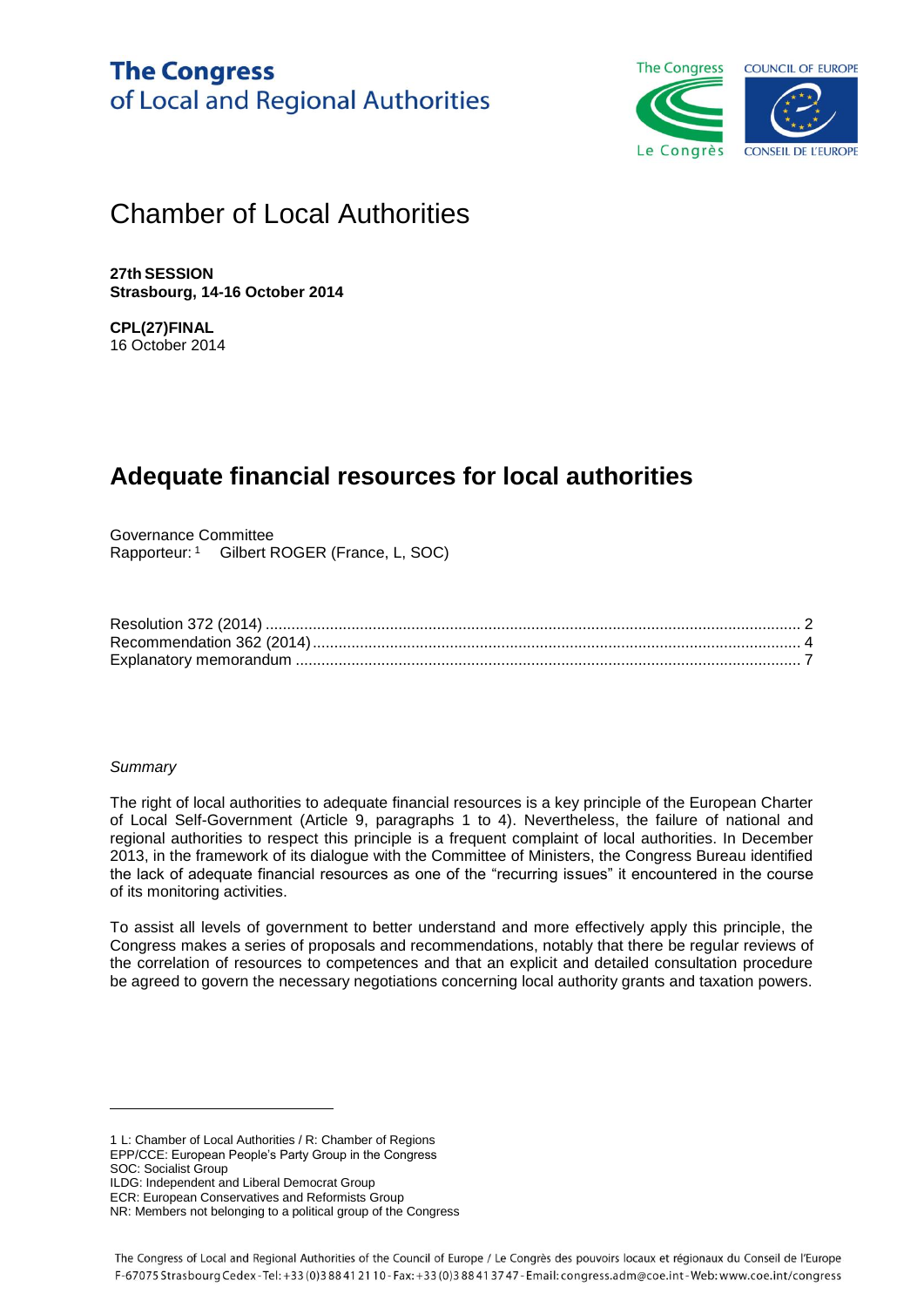# <span id="page-1-0"></span>**Adequate financial resources for local authorities**

### **RESOLUTION 372(2014)<sup>2</sup>**

1. Effective local self-government requires adequate financial resources in order to manage a substantial share of public affairs under their own responsibility in a meaningful manner. That is to say, financial resources which are commensurate with the responsibilities attributed to local authorities by national and regional governments, whether in the constitution or by-laws and government decisions. The principle of connectivity -"who orders pays"- should, if possible, be anchored in national or federal state constitutions. The constitutional incorporation of that principle is the most powerful legal instrument to protect municipal interests."Article 9 of the European Charter of Local Self-Government protects the right for local authorities to have their own resources, which the Congress believes is a prerequisite to effective and accountable local governance.

2. The Congress has noted, through its country reports on the implementation of the Charter in member states and complaints received from national associations, that many local authorities are facing increasing difficulties to cover their mandatory tasks and functions and few have the power to raise their own revenues, through charges and local taxes, or to determine their expenditure priorities.

3. A fundamental duty of local elected representatives is to make political choices in weighing the benefits of local authority activities against the cost to the local taxpayers and service users. These activities include the provision of local public services, as well as a range of other local authority responsibilities such as cultural activities and activities in favour of integration and social cohesion. Although overall spending limits may be set at a national level, it should be borne in mind that local authorities are accountable first and foremost to their electorates for the services that they provide.

4. The Congress is concerned that in some member states the balance of central transfers has changed, with earmarked or ring-fenced transfers becoming increasingly dominant at the expense of general grants, which are at the discretion of the local authority to decide where the money is spent. The result is that local authorities have too little discretion in developing their policies and activities.

5. The Congress is also concerned about the tendency in some countries to recentralise competences and the related financial resources in the name of austerity and rationalisation programmes.

6. The Congress, aware of the need to ensure that local financial resources are spent efficiently and effectively on local priority needs, welcomes improvements in financial methods and techniques to ensure value for money in the delivery of public services and functions and resolves to encourage innovation, training and sharing of good practice in local financial management.

7. In December 2013, in the framework of its dialogue with the Committee of Ministers, the Congress identified the lack of adequate financial resources as one of the "recurring issues" it encountered in the course of its monitoring activities.

8. The Congress asks:

l

*a.* its Monitoring Committee to continue to bring to the attention of the Congress those countries which are in non-compliance with their commitments under Article 9 of the Charter and to undertake, where possible, post-monitoring and cooperation activities to improve the situation;

*b.* its Governance Committee to undertake, within the next four years, a review of those countries which are facing particular problems meeting their undertakings under Article 9, and to use the results of this exercise as the basis of discussions with the Committee of Ministers, in order to raise

<sup>2</sup> Debated and approved by the Chamber of Local Authorities on 14 October 2014 and adopted by the Congress on 15 October 2014, 2nd sitting (see Document CPL(27)2FINAL, explanatory memorandum), rapporteur : Gilbert ROGER, France (L, SOC).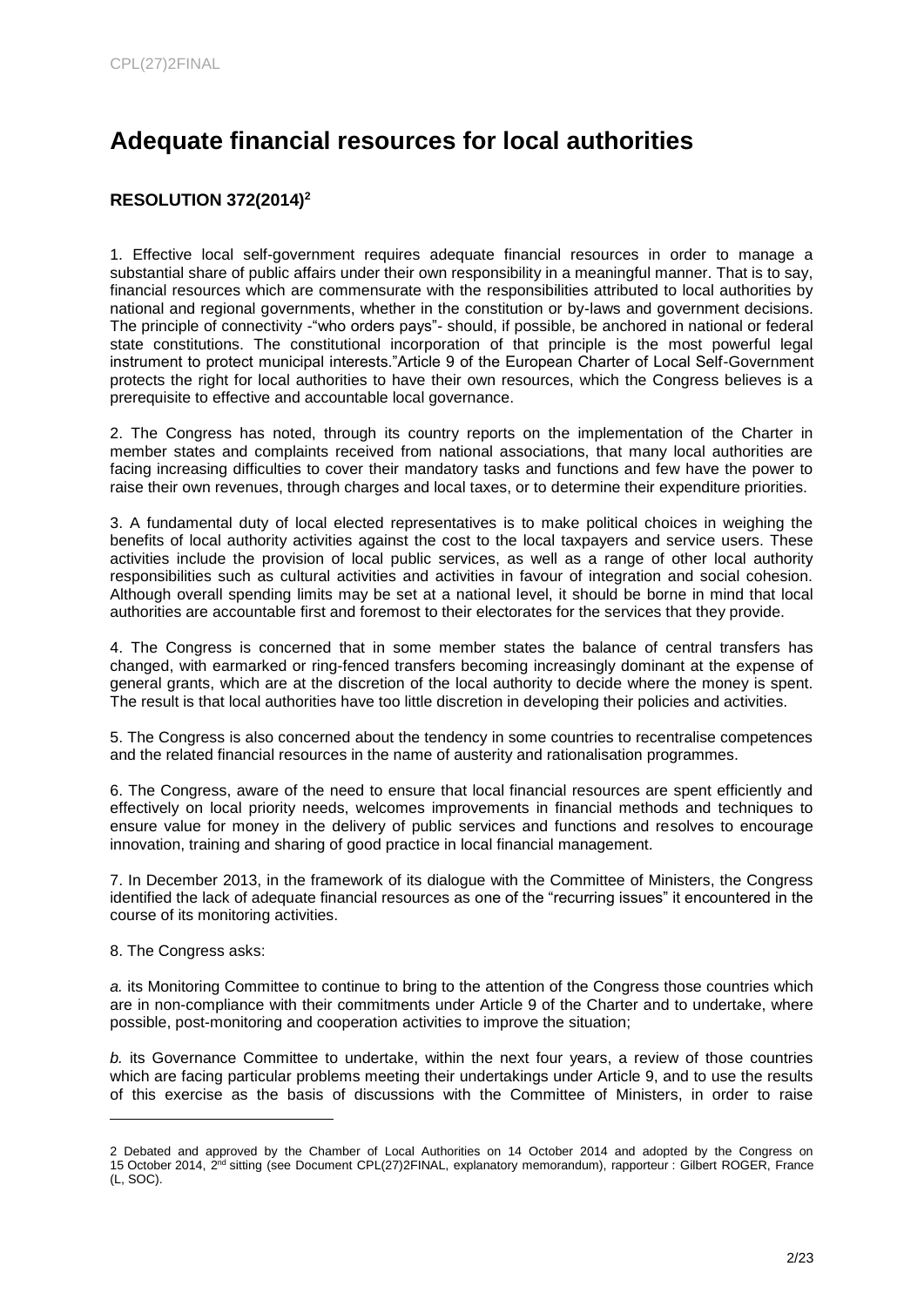awareness of the need in Council of Europe member states to improve the consultation processes between the different levels of government to ensure a better match between competences and resources;

*c.* its Governance Committee to present good examples of local authorities' involvement and consultation in the procedures and processes of the distribution of tax revenues according to their responsibilities, as well as endowing local authorities with their own resources.

9. The Congress asks national associations of local authorities and the national delegations to:

*a.* continue to defend and explain the needs of local and regional authorities during national and regional budget negotiations and ensure that regular reviews are conducted of the actual costs of mandatory tasks;

*b.* in those countries where it does not yet exist, to continue to lobby for transparent and public publication of the criteria and methods used to calculate central transfers and financial equalisation.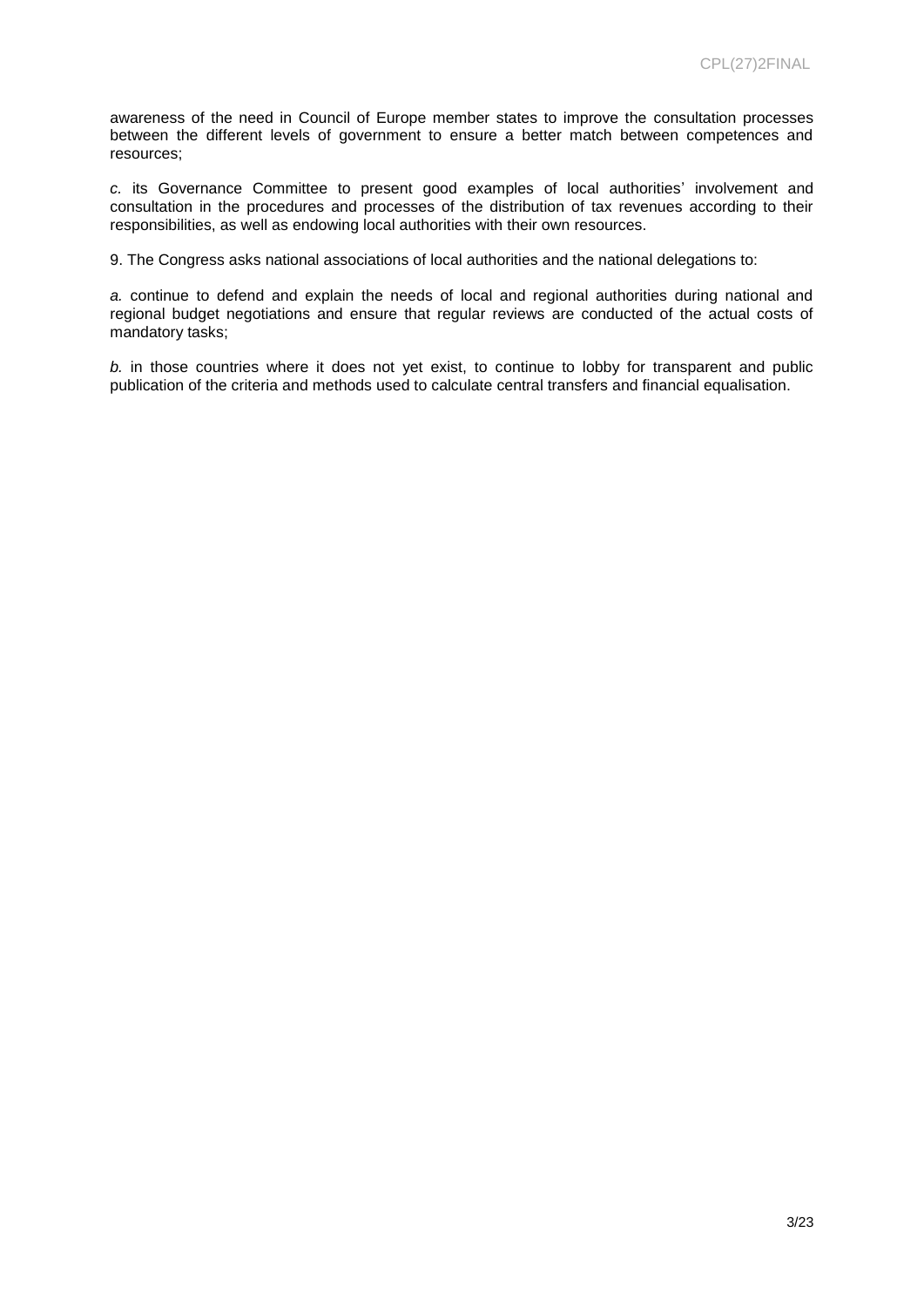## <span id="page-3-0"></span>**Adequate financial resources for local authorities**

## **RECOMMENDATION 362 (2014)<sup>3</sup>**

1. Article 9 of the European Charter of Local Self-Government protects the right of local authorities to adequate and commensurate financial resources of their own, within national economic policy.

2. However, recent Congress monitoring visits in the framework of the application of the European Charter of Local Self-Government have highlighted serious problems in some member states concerning the financial resources of local authorities, which are not limited to the effects of the financial crisis.

3. The Congress is also receiving an increasing number of complaints from national associations of local authorities concerning restrictions to local financial autonomy and resources.

4. A survey conducted by the Group of Independent Experts on the European Charter of Local Self-Government in 2013 reveals that, in a number of member states, the revenues of local authorities are so low that they are unable to finance their mandatory tasks and functions, suggesting that the national authorities in question are not respecting the commitments that they entered into in ratifying Article 9 of the Charter.

5. The Congress is aware that the Committee of Ministers, in its reply<sup>4</sup> to Congress Recommendation 79 (2000)<sup>4</sup>, shares its view that a proper balance needs to be found between the delegation of responsibilities to local authorities and the financial resources available to these authorities, whether through grants or taxation.

6. The Congress point out that:

*a.* Member States party to the European Charter of Local Self-Government have undertaken to provide local authorities with financial resources which are adequate and match the competences that they have been attributed; these financial resources should come partly from local taxes and charges, of which, within the limits of the law, they have the power to determine the rate;

*b.* local authorities should be consulted on the way in which redistributed resources are allocated to them;

*c.* the legal authority and responsibility to perform certain functions is meaningless if local and regional authorities are deprived of financial resources to carry them out;

*d.* Member States have considerable freedom to find a way to ensure adequate resources for local authorities; central grants; share of central taxes; charges and fees for public services; local taxes amongst others;

*e.* most member States do not restrict how local authorities spend their financial resources, in theory, but in practice the majority of local revenues are spent on their own and delegated "mandatory tasks" and functions leaving little left for own-decision spending priorities.

l

<sup>3</sup> See footnote 2.

<sup>4</sup> [CM/Cong\(2001\)Rec79final](https://wcd.coe.int/ViewDoc.jsp?Ref=CM/Cong(2001)Rec79&Language=lanEnglish&Ver=final&Site=CM&BackColorInternet=C3C3C3&BackColorIntranet=EDB021&BackColorLogged=F5D383)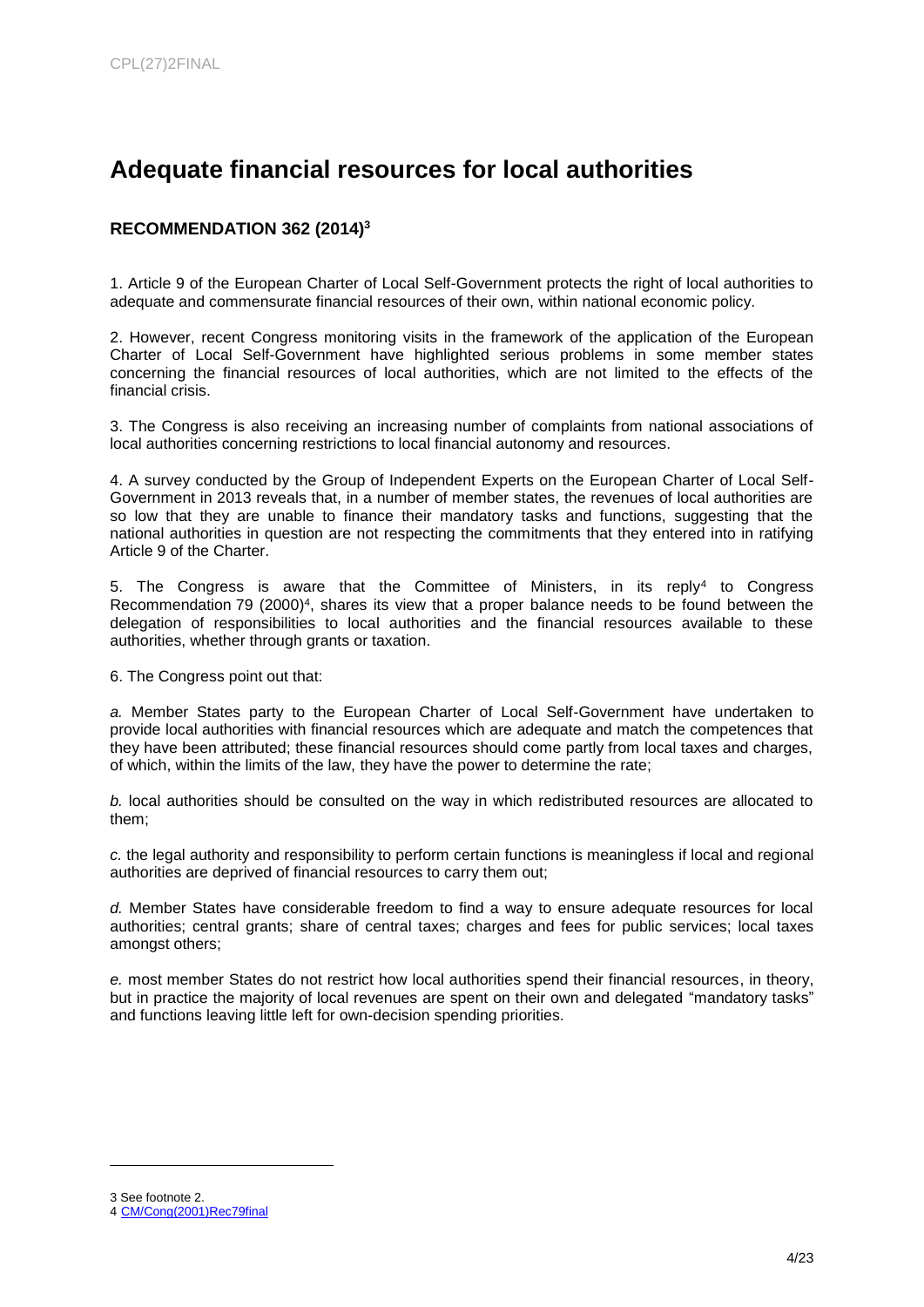7. The Congress is concerned that:

*a.* in many member States, local and regional authorities still do not have the power to determine the rate of local taxes or charges, within the limits of statute;

*b.* local authorities in some member states do not have enough financial resources to cover the mandatory tasks and functions allocated to them by national and regional authorities;

*c.* there is a tendency in some countries to recentralise tasks and finances in the name of austerity and rationalisation programmes, removing decisions from the level closest to the citizens;

*d.* there are still member States which transfer competencies to the local and regional level without the commensurate transfer of funds;

8. Bearing in mind:

*a.* Congress Recommendation 79 (2000) on the financial resources of local authorities in relation to their responsibilities: a litmus test for subsidiarity and the Deputies' reply of 14 March 2001 which states that "the Committee of Ministers shares the view of the Congress that the right balance should be found between the implementation of decentralisation of responsibilities and the financial resources of local authorities.";

*b.* Committee of Ministers' Recommendation Rec (2005) 1 on the financial resources of local and regional authorities which contains guidelines for central authorities, and underlines the fact that local self-government implies a degree of financial autonomy;

*c*. Congress Recommendation 340 (2013) on local and regional authorities responding to the economic crisis;

*d.* the Kyiv declaration and Kyiv Guidelines, adopted by the Ministers Responsible for Local and Regional Government at their Conference in Kyiv (Ukraine) in 2011, calling for joint action by national governments and local and regional authorities in responding to the economic crisis;

*e.* Parliamentary Assembly Resolution 1886 (2012) on the impact of the economic crisis on local and regional authorities in Europe, and Resolution 1884 (2012) on austerity measures;

*f.* The overview of "recurrent issues" encountered by the Congress in the course of its monitoring activities, submitted by the Congress President to the Committee of Ministers on 13 December 2013;

9. The Congress therefore asks the Committee of Ministers to invite member states:

*a.* to ensure that :

- i. decisions taken on a national and/or regional level concerning the allocation of financial resources to the local level are done so in a public and transparent manner;
- ii. the balance between mandatory tasks and functions and the resources available to local authorities is regularly reviewed and discussed between the different levels of government concerned;
- iii. effective consultation mechanisms are established to ensure the views of local authorities are taken into account during budget planning;

*b.* to provide local authorities, within the national economic policy with;

- i. adequate finances to meet mandatory tasks and functions;
- ii. the powers to raise their own revenues, to match their responsibilities with respect to expenditure;
- iii. the freedom to decide on expenditure priorities;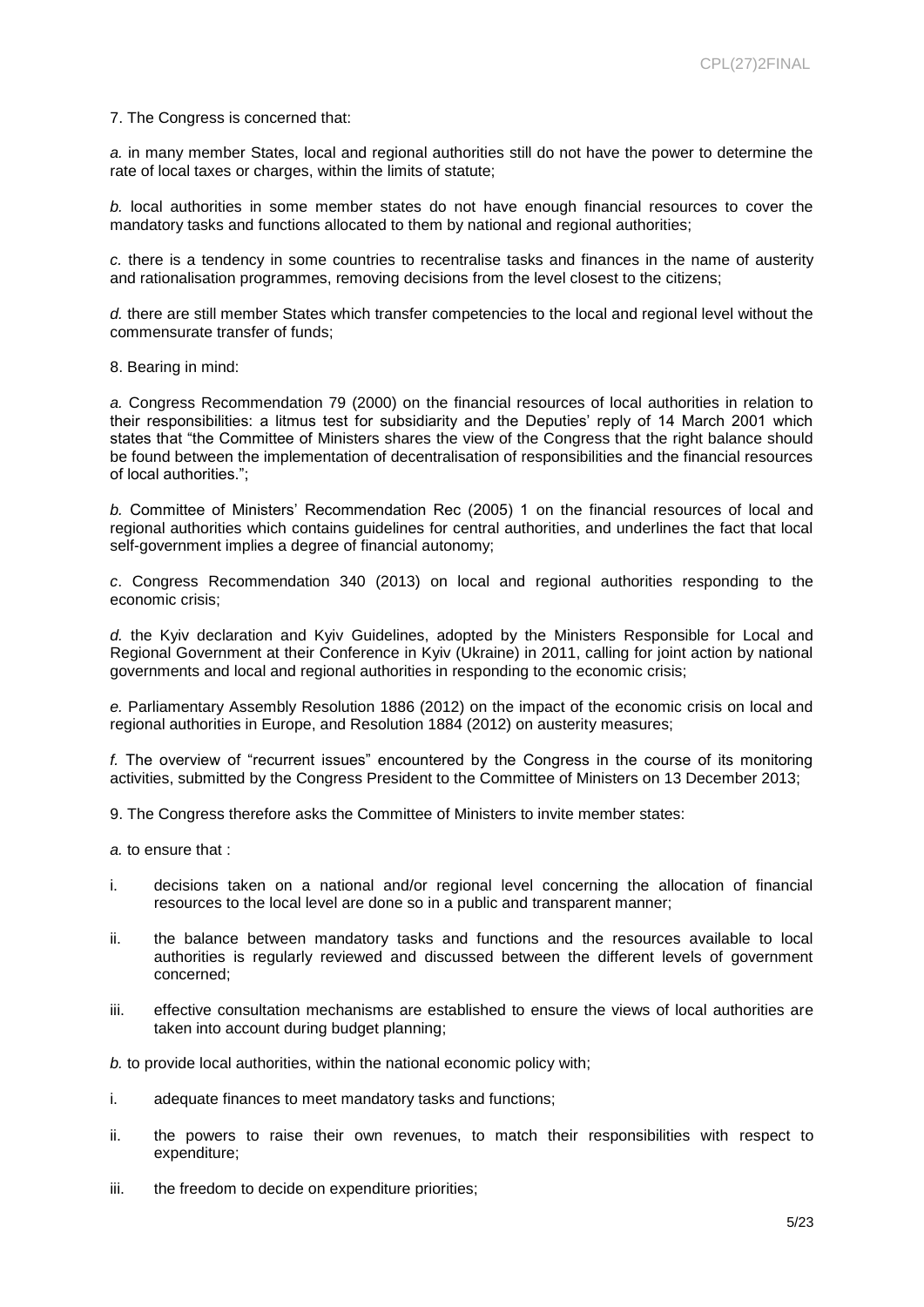#### 10. The Congress asks the Committee of Ministers:

*a.* to invite those member states which have not done so to consider ratifying Article 9.5 of the European Charter of Local-Self Government, which provides for the protection of weaker local authorities through the use of financial equalisation measures, to enable local authorities to provide a consistent level of public services;

*b.* to include, in its political dialogue with the Congress on the situation of local and regional democracy in Europe, the issue of adequate financial resources for local authorities, at least once during every Congress mandate (every four years).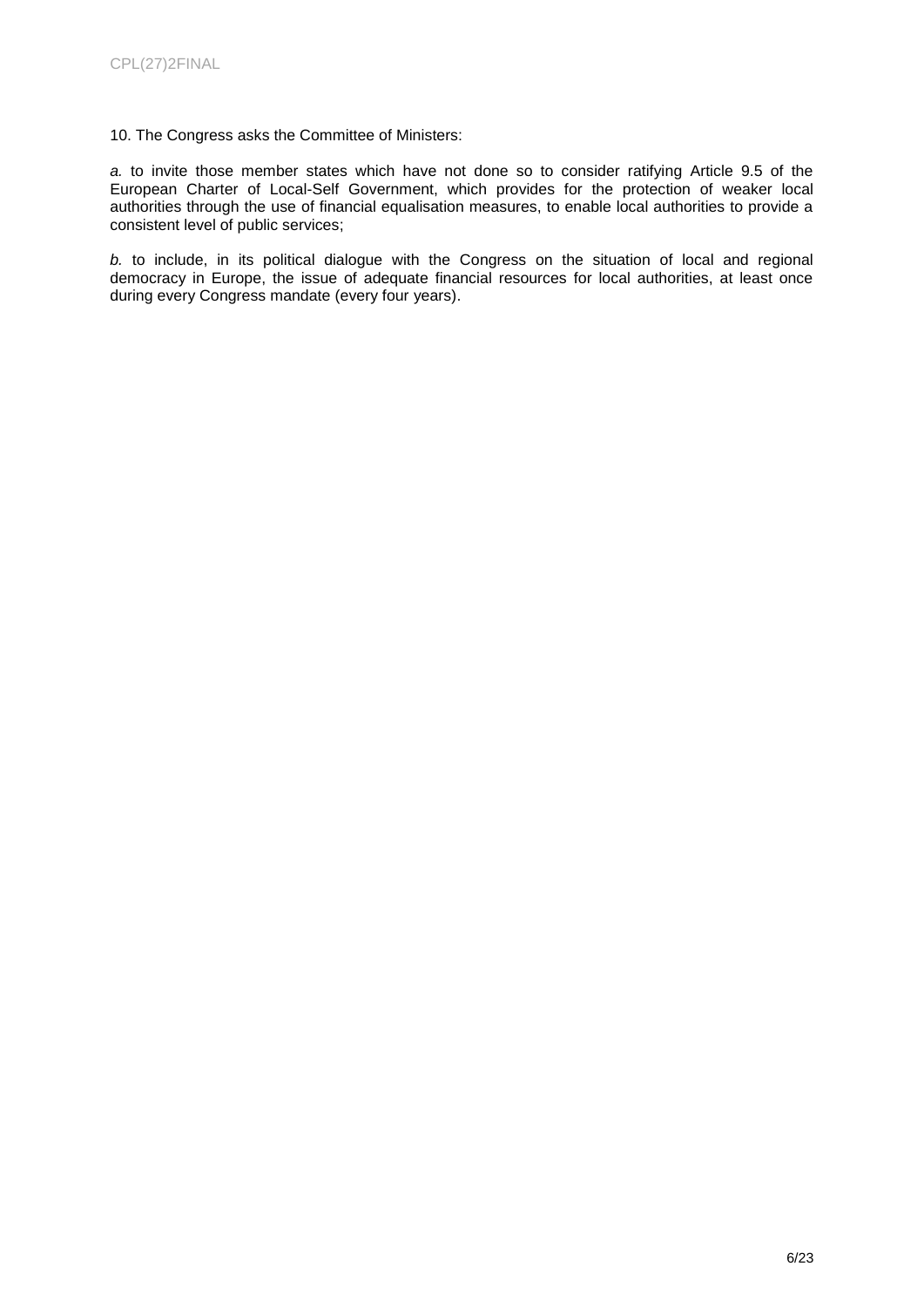## <span id="page-6-0"></span>**Adequate financial resources for local authorities**

## **EXPLANATORY MEMORANDUM**

| 1. |                  |                                                                                   |  |  |  |  |  |
|----|------------------|-----------------------------------------------------------------------------------|--|--|--|--|--|
| 2. |                  |                                                                                   |  |  |  |  |  |
|    | 2.1              | Definition and types of local (or 'own') revenues                                 |  |  |  |  |  |
|    | $2.2\phantom{0}$ | Limitations on local authorities' rights to freely dispose of their own resources |  |  |  |  |  |
| 3. |                  |                                                                                   |  |  |  |  |  |
|    | 3.1              | Local taxes                                                                       |  |  |  |  |  |
|    | 3.2              | Fees, charges and other local revenues                                            |  |  |  |  |  |
|    | 3.3              | Relations with international institutions                                         |  |  |  |  |  |
| 4. |                  |                                                                                   |  |  |  |  |  |
|    | 4.1              | Recognition of the 'commensurability' principle in national legal systems         |  |  |  |  |  |
|    | 4.2              | The requirement of commensurability between the mandatory tasks                   |  |  |  |  |  |
|    |                  | of local governments and the correspondent financial resources                    |  |  |  |  |  |
|    | 4.3              | Guarantees of adequate finance in central transfers                               |  |  |  |  |  |
|    | 4.4              | The implementation of the principle of adequate finance of local authorities      |  |  |  |  |  |
|    |                  | in the member States – problems and challenges                                    |  |  |  |  |  |
| 5. |                  | The effects of the financial crisis on local government economic autonomy 18      |  |  |  |  |  |
| 6. |                  |                                                                                   |  |  |  |  |  |
|    |                  |                                                                                   |  |  |  |  |  |
|    |                  |                                                                                   |  |  |  |  |  |

### **1. Introduction**

1. The purpose of this report is to examine the implementation of Article 9, paragraphs 1-4 of the European Charter of Local Self-Government (CETS No.122) and to compare the current situation in the Council of Europe member states.

2. On this basis, the main objectives of this report are:

- to review the different financial systems on which resources available to local authorities are based;
- to assess whether they are sufficiently diversified and buoyant in the face of the world financial crisis beginning in 2008; and
- to look at how the principle of 'adequate resources' is defined within the national economic policy.

3. It is doubtful whether a comprehensive objective comparison can be made between Council of Europe member states in relation to the Article 9 of the Charter, not only because the Charter uses general and abstract concepts such as 'adequate financial resources', 'commensurability' of finance and tasks or 'local taxes', but because of the great differences between local government financial systems in the various countries. Furthermore, any assessment of whether the financial means available to local authorities are 'adequate' to their tasks and functions largely depends on the national circumstances of each state. Consequently, any conclusion drawn in a particular member state can only be of limited validity and relevance for other countries. Nevertheless, the major objective of this report is not to compare the situation of the member states by evaluating whether local government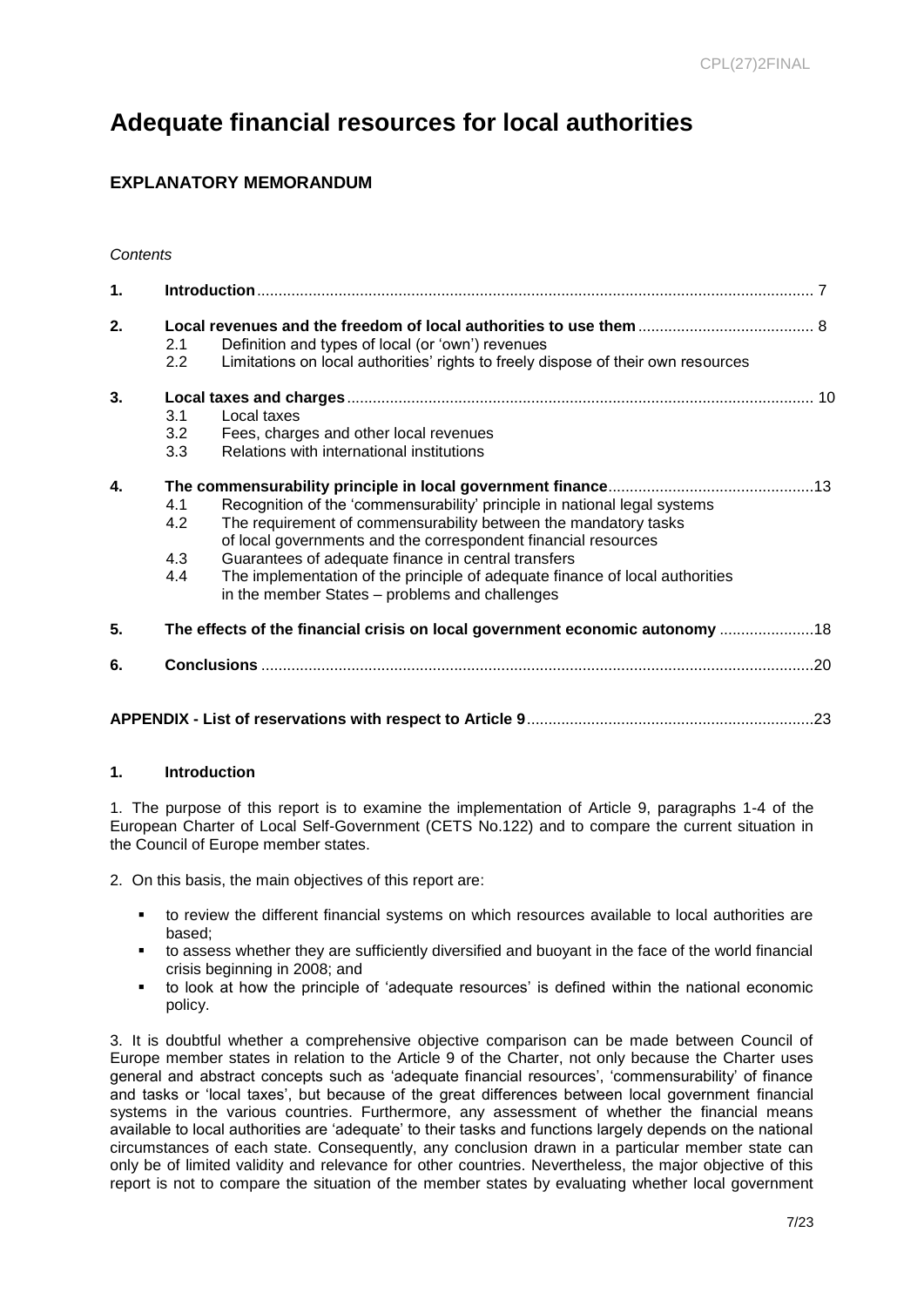l

funds are adequate in them, but rather, to examine how the adequacy principle is recognised in law and in practice.

4. This report is based on the 29 country reports<sup>5</sup> which were prepared by members of the Group of Independent Experts on the Charter<sup>6</sup> in response to a questionnaire drafted by Prof. Zoltán Szente on the situation in member states of the Council of Europe.

#### **2. Local revenues and the freedom of local authorities to use them**

*Article 9, paragraph 1: Local authorities shall be entitled, within national economic policy, to adequate*  financial resources of their own, of which they may dispose freely within the framework of their *powers.*

#### **2.1 Definition and types of local (or 'own') revenues**

5. Article 9, paragraph 1 of the Charter contains two basic requirements for local government finance. Firstly, local authorities must have their so-called 'own resources', these resources must be sufficient for fulfilling their tasks and functions. It does not mean that local governments should finance all their responsibilities from their own revenues. In a number of countries, a substantial part of local revenues comes from central grants and subsidies. However, local authorities must be entitled to resources of their own, and they must have the power to raise revenue on the basis of their own decisions.

6. Secondly, the Charter requires that local authorities should have financial autonomy in spending their revenues. This means that local authorities should be able to complete their other revenues, and to have financial capacity to set expenditure priorities in an autonomous way. This requirement is connected to the previous one, because, logically, local authorities can only have a margin of appreciation, if they have adequate financial resources.

7. To monitor the implementation of these requirements, the definition of 'own resources', and their differentiation from other revenues is essential. The Group of Independent Experts (GIE) has defined the term 'own resources' as follows: 7

*a.* Local taxes are taxes that – within the limits of law – are levied by the representative body of local government, which is also entitled to determine the tax rate. In this term, the so-called 'shared taxes' (taxes that are levied by another authority, of which the local authority receives a share) do not belong to the 'local' revenues. Local authorities might have other taxation responsibilities (e.g. to determine their share in a central tax, or to run tax authorities);

*b.* Fees and charges are the revenues that are paid by users for public services delivered by the local government;

*c.* Revenues from using local government property or from other economic activities of local authorities.

8. This definition disregards all local government revenues that are transferred from any other authority or organisation because the scope of Article 9 paragraph 1 does not cover central grants, local governments' share in national taxes, credits and loans or any other transfers from public bodies or private organisations.

9. Although local authorities in most member states have all these potential resources, they sometimes use different terms to describe them. In many cases, as will be shown in point 2.1 below, some taxes are classified as 'local taxes', even if local authorities do not have any influence on their imposition and rate. For example, in Ireland a new 'local property tax was introduced on residential

<sup>5</sup> The questionnaire was answered by experts from the following countries: Albania, Armenia, Austria, Azerbaijan, Croatia, Cyprus, Finland, France, Georgia, Germany, Greece, Hungary, Ireland, Latvia, Liechtenstein, Lithuania, the Republic of Moldova, Norway, Poland, Portugal, Romania, Serbia, Slovakia, Slovenia, Spain, Sweden, the Former Yugoslav Republic of Macedonia, Turkey, United Kingdom.

<sup>6</sup> Information on the Group of Independent Experts on the European Charter of Local Self-Government can be found on the Congress website: www.coe.int/t/congress/Fonctionnement/WorkingGroups/default\_en.asp?mytabsmenu=

<sup>7</sup> The financial resources of local authorities in relation to their responsibilities (Application of Articles 9 and 4, paragraphs 4 and 5, of the European Charter of Local Self-Government) - CPL (5) 4 Part II.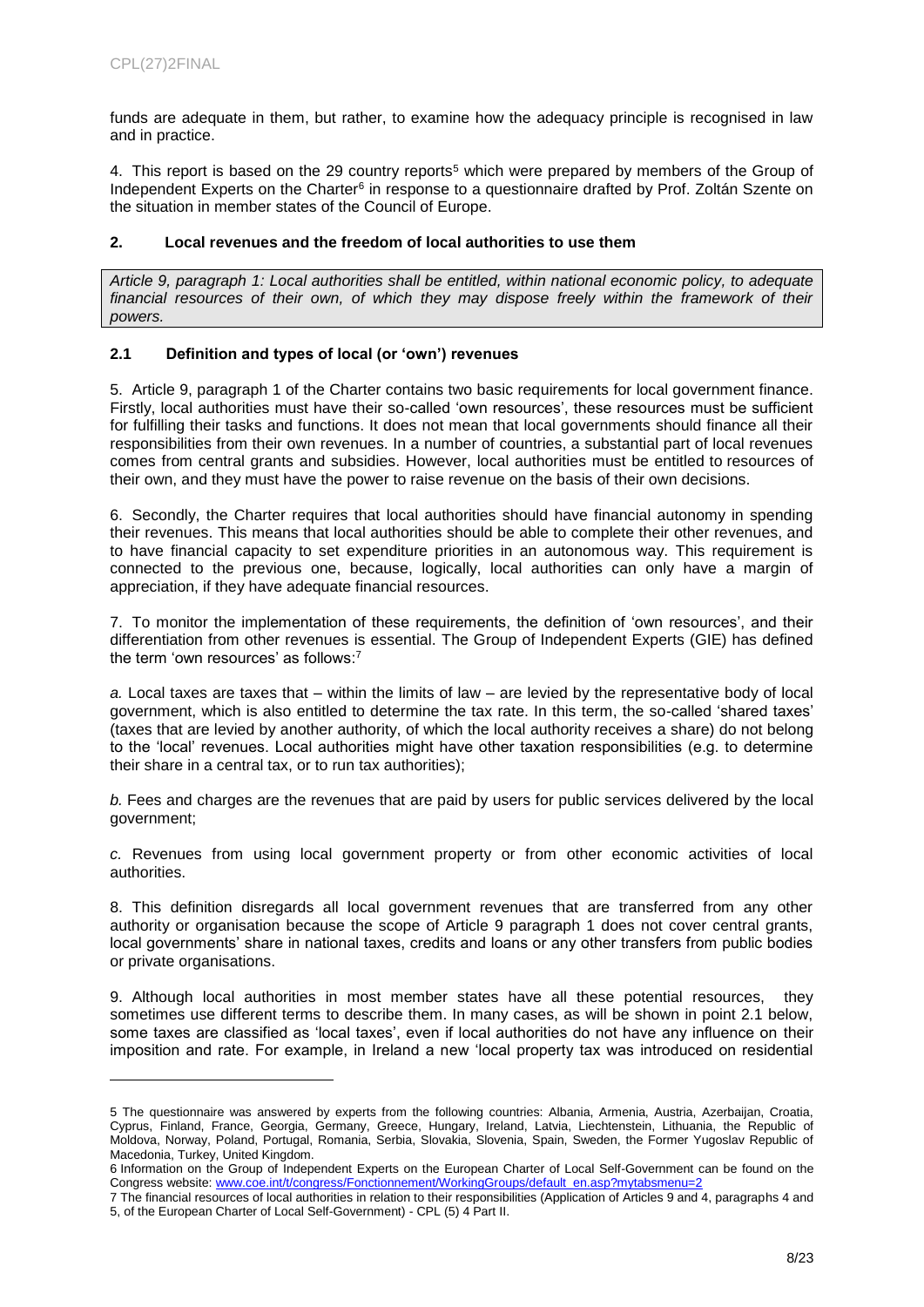properties in 2013, though the revenue from this tax is transferred to a central fund to provide central grants to local authorities (which is normally to be considered as central transfers rather than local revenues). Moreover, in the various national accounting systems, the revenue structure can be quite complex and fragmented; thus, all specified resources are separated items, and are grouped into different clusters, such as revenues from 'fines, 'administrative charges and fees' and so on. Nevertheless, our definition of local or own revenues seems to be the appropriate analytical framework to compare various local government financial systems as well as to examine the implementation of the related provisions of the Charter.

10.The legal recognition of the local authorities' right to their own revenues varies in member states. In some countries, such as Croatia and Hungary, the national constitution guarantees this right of local governments, sometimes enumerating the most important local resources. More frequently, national constitutions contain the principle of adequate finance, without specified provisions or a particular reference to the own revenues of local authorities. In most member states, this right is acknowledged by national legislation, whereas in Ireland and the United Kingdom no relevant law has been enacted.

11.Only a few national experts reported on the share of own resources in local government budgets, so we have only sporadic data about the significance of these revenues. The rate is very high in Sweden, (approximately 82 percent in the municipalities and 78 percent in the counties), while at the other end of the scale is Azerbaijan, where the municipalities are in an extremely weak financial position. In this country the average per capita municipal income amounts to five euros per year. Total local government revenues are less than 0.14 percent of the consolidated state budget. Other countries shares of local revenues in local government budget fall in the middle of the scale: Croatia 11-12%, Latvia 14-15%, Poland 45 %, Spain 48% (20% in the provinces).

12.It is worth noting that in some cases local authorities do not receive revenue from each of these resources. Article 9, paragraph 3 specifies that local authorities should receive revenues from 'local taxes and charges' so non-compliance with this particular aspect of the Charter is examined further under the relevant section below.

13.Many authorities face the problem of extremely low or minimal share of local revenues. Although the Charter does not specify what percentage or share of local revenue should make-up government resources, it refers to the principle of the 'adequate financial resources'.

#### **2.2 Limitations on local authorities' rights to freely dispose of their own resources**

14.According to the Charter, local authorities should be able to dispose freely of their revenues. On the whole, local authorities in member states may freely decide how to use their own resources, as there are no specific legal limitations concerning their expenditure priorities and spending decisions. Nevertheless, in some countries indirect restrictions and informal constraints may exist which reduce the real financial autonomy of local authorities.

15.Nevertheless, some national experts reported that in reality the share of local revenues is so low that local authorities, even in the absence of formal restrictions, do not have wide discretionary power to spend their own resources. Many other experts expressed the view that even if the share of local revenues is significant, local authorities still lack funds to finance their mandatory tasks and functions, so the freedom to dispose of their own revenues does not mean that they can enjoy a real financial autonomy.

16.First and foremost, the function of the local revenues is to cover the costs of the fulfilment of mandatory tasks and functions of local authorities. They are public bodies serving the public interest, with often wide-ranging responsibilities for satisfying the needs of local population. The central grants, the shared taxes, and other contributions themselves are nowhere enough to carry out the compulsory tasks of local authorities. In fact, all local resources are target-bound revenues.

17.Therefore, although local authorities may enjoy considerable freedom in spending their own revenues in theory, it is actually a widespread principle in member states that the implementation of voluntary tasks cannot endanger the fulfilment of mandatory functions.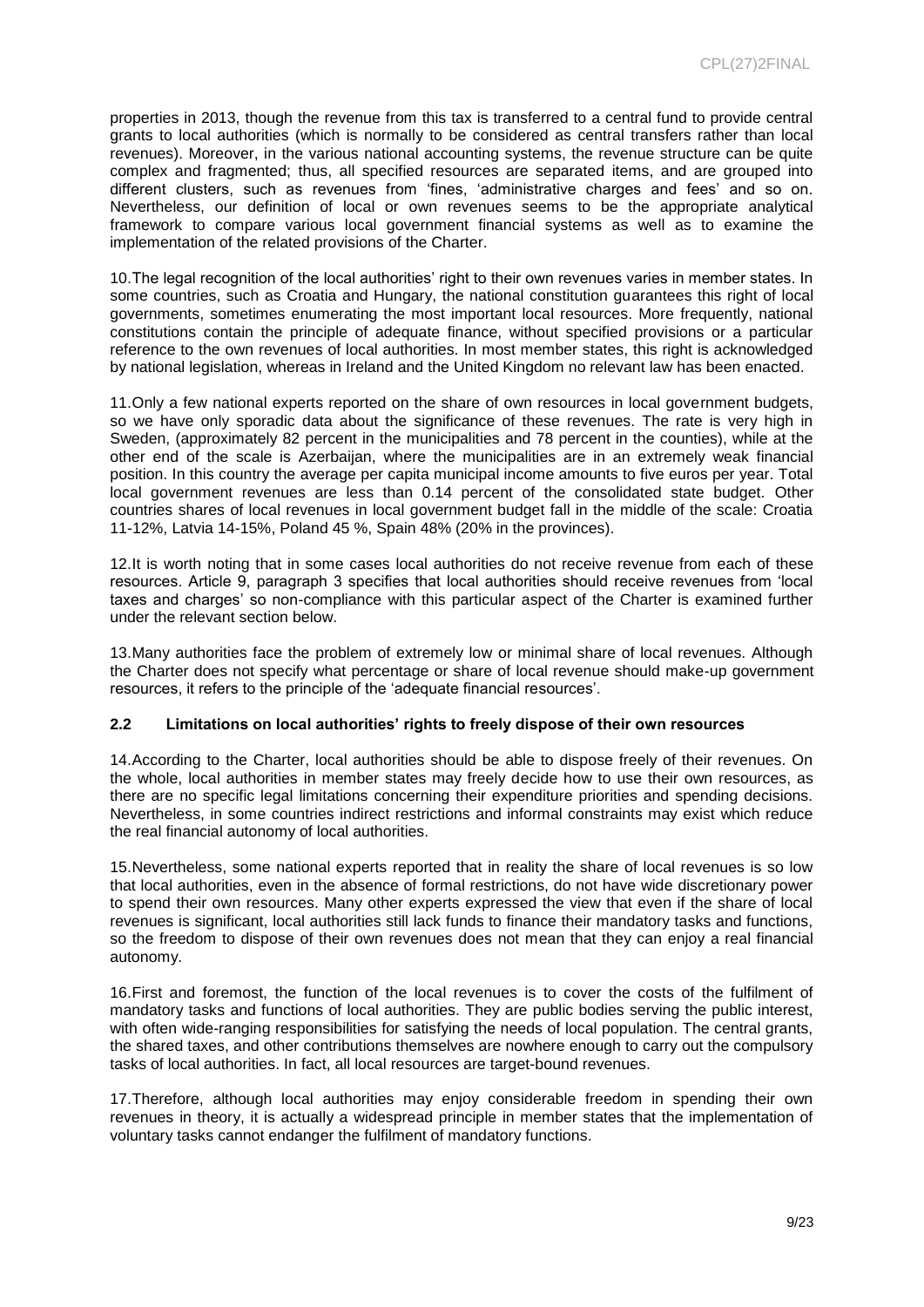18.Moreover, in a situation where a targeted central grant does not cover the real costs of a delegated task, local authorities must supplement the missing resources from their own revenues.

19.Local authorities have to follow some general rules and to meet certain standards and requirements when spending their own revenues. There are basic requirements and quality standards for basic local public service provision in all countries which impose obligatory costs on local budgets. This means that in some areas, local authorities are obliged to observe statutorily prescribed standards and methods which might have serious financial implications. When all these requisite demands are fulfilled through the various sources of revenue available to local authorities (both local own resources and central grants) very little remains for discretionary spending.

20.Local authorities must also comply with general rules concerning their staff and administration. Staff members have to be paid according to national legislation on civil service or other employments.

21.There is a growing tendency to restrict local financial autonomy, which has developed mainly as a result of the world economic crises. In some countries, the central government has launched financial consolidation programmes in order to assist local authorities which have high debt burdens or find themselves in a detrimental financial situation. Such programmes exist in Greece and Germany, among others. Although local authorities may choose, or request, to join these programmes, the participation in such consolidation projects inevitably imposes some restrictions on the local authorities' financial autonomy, allowing stronger central control over their financial management.

22.Another consequence of the world economic crises is the new debt ceiling legislation that has been introduced in some member states over the past few years. According to new laws on economic and financial stability, for example in Austria, Hungary, and Spain, local authorities are obliged to pass a balanced annual budget. In some cases, the budgetary planning process is also constrained by other requirements, such as a transparent, efficient and comparable financial management reporting obligations. A balanced budget, debt ceiling limits or other budgetary discipline rules are real limitations when imposed on local governments, especially when the central government may sanction their non-compliance.

23.There are some examples of central government decrees which limit local authorities' ability to determine their spending priorities. This appears to be the practice in some Caucasus countries, such as Georgia or Azerbaijan, where participation in some national development projects is obligatory for local authorities.

24.In addition, in some countries there are particular limitations which operate in particular circumstances or regulatory conditions. In Britain, the *ultra vires* principle operates to restrict spending priorities. The principle means that local authorities can spend their revenues only in accordance with the *expressis verbis* provisions of law and thus for purposes authorised by statute. Furthermore, in this country, local authorities have an obligation to operate subject to statutory 'best value' rules. In Hungary, central legislation defines with what types of private corporations local authorities may contract for providing certain public services.

25.Finally, as some national experts highlighted, even if there are no legal restrictions on how local authorities can use their own revenues, in practice, the persistent lack of resources of municipalities makes local financial freedom illusory; it minimises the room for manoeuvre for local authorities to set their own policy preferences. All in all, if local authorities do not have enough money, it does not really matter which statutory obligation is fulfilled first.

### **3. Local taxes and charges**

*Article 9 paragraph 3: Part at least of the financial resources of local authorities shall derive from local taxes and charges of which, within the limits of statute, they have the power to determine the rate.*

26.According to this provision of the Charter, local authorities, within the limits of law, should have taxation powers, and the right to determine the rate of charges and fees for local public services.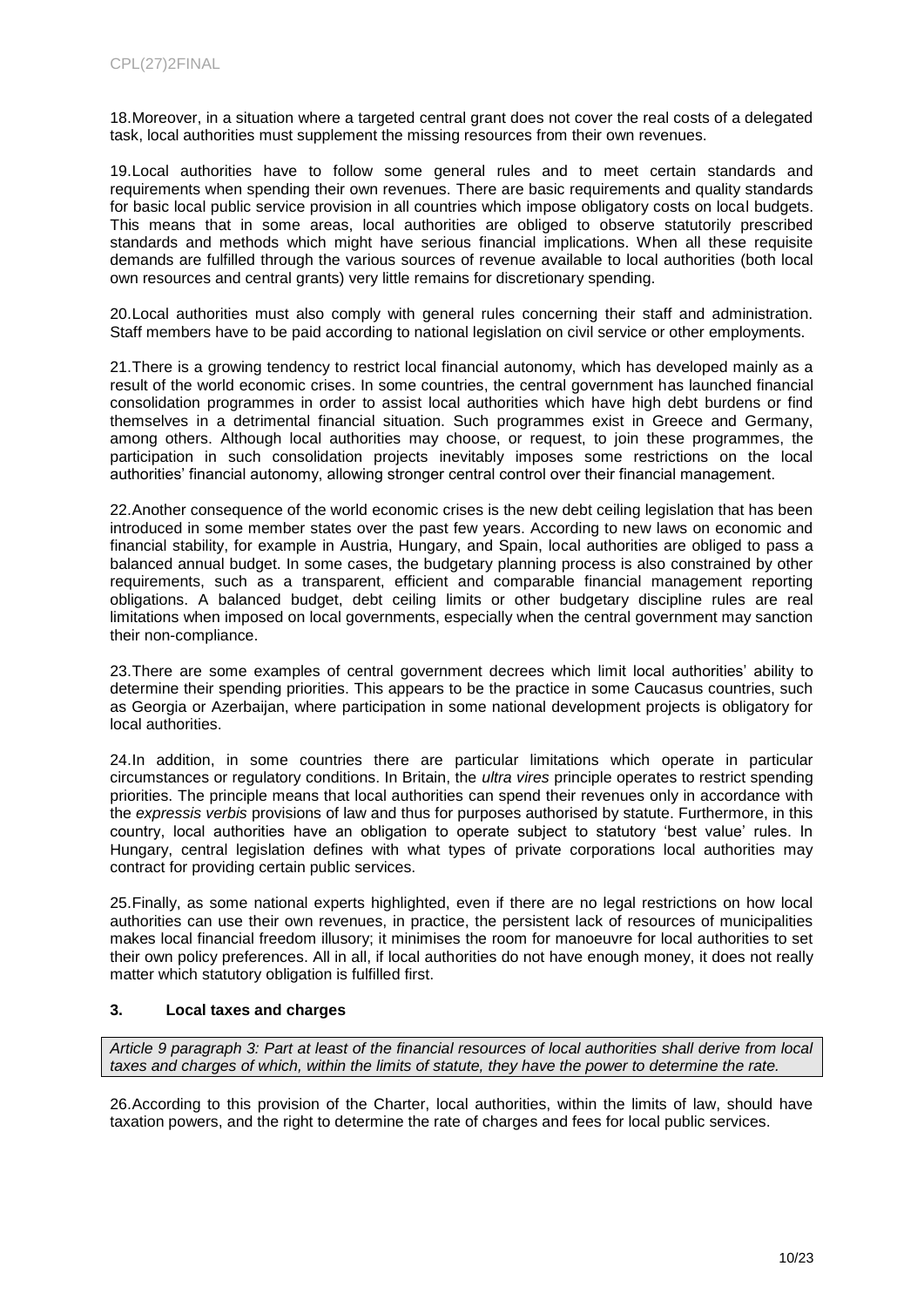#### **3.1. Local taxes**

27.The standard method in member states is that all types of local taxes are determined by law. The relevant legislation contains the conditions of these taxes, also frequently setting their maximum rates of imposition. The various municipalities are more or less free to choose which and how many taxes they may levy. This is sensible, as local councils are in a better position to decide what kind of taxes are the most suitable in the light of local conditions.

28.In some countries, there are mandatory local taxes. In Latvia, for example, the real estate tax, which is defined as a 'state tax' by law, seems to be the only local tax, as local authorities administer and collect it, and, since 2013, they have had the right to set its rate or provide tax relief within the limits of the law. In Armenia, two of the three local taxes, the property tax and land tax, are compulsorily levied by municipalities. In a strict sense, mandatory taxes are not local taxes, as their choice or imposition is not based on the local governments' own decisions, and they have no any influence on them. In Britain, business rates used to be paid to central government and then distributed to local authorities using a formula based on local needs. Under the new system, introduced in April 2013, a limited form of local retention of rates has been introduced, allowing authorities to retain 50% of any growth that exceeds the local rates that have been set. However, if the 50% retained is high, in proportion to the overall council budget, a further levy is applied, so in some authorities the level of retention can be as low as 25%. Whilst local authorities can gain from increased levels of business rates, they are also exposed to any loss if, for example, a large business in their area closes down.

29.The autonomy of municipalities usually includes the power to determine the rate of the local tax, within the limits of the relevant law. This is a general rule in member states, with only one or two exceptions. In the Republic of Moldova, a recent legislation abolished all tax ceilings, so local authorities have full power to set the tax rates. For a couple of years, there have been no limits for setting the rate of local property tax for municipalities in Slovakia either. This allowed the municipality of Bratislava to counterbalance the loss of central grants after 2005.

30.Exceptionally, some local authorities are enabled to 'invent' new forms of local taxes, without any breach of the taxation power of the central government. This is the case in Austria and Germany, where local authorities may impose new taxes not levied by the federal or state legislation.

31.Where a two-tier local government system exists, the regional (county, provincial, etc.) governments often levy other taxes than the municipalities, if they have any taxation power at all. Usually, the second-tier self-governments have less revenue from local taxes than the basic-level local authorities.

32.There is a great variety of the local taxes according to the tax base and the share of these taxes in local revenues. The relevant tax codes of the member states comprise, on average, between three and 15 types of local taxes. In practice, local authorities levy from three to five such taxes.

33.One of the most widespread types of local taxes is the (local) business tax, levying the turnover of the local corporations or other business activities. This kind of local tax is quite popular, as it provides a stable and predictable revenue for municipalities. Moreover, the power of levying business tax, at least in well-developed urban areas means also gives a competitive advantage to municipalities, as they may attract new investments by tax exemptions or low-level tax rates. Nonetheless, the amount of this tax is highly dependent on the economic development of the various communities therefore local communities in poor regions cannot raise sufficient revenue from this resource.

34.Another widespread local tax is property tax. This type of local taxation has several different subtypes, as commercial properties can be taxed as well as residential or non-residential real estate in the administrative area of the municipality. The rate of property tax, within the limits of the law can be a lump sum, or can be based on a specified valuation of each residence. In some member states, local residents have to pay local tax only for their second residential property or other non-residential premises.

35.Other possible local taxes are levied on possessions, such as motor vehicles, boats, pets, or certain activities, such as tourism, entertainment, advertisement, etc. Consumption-based taxes are rarely used as local taxes, and when they emerge, like in Turkey for electricity and coal gas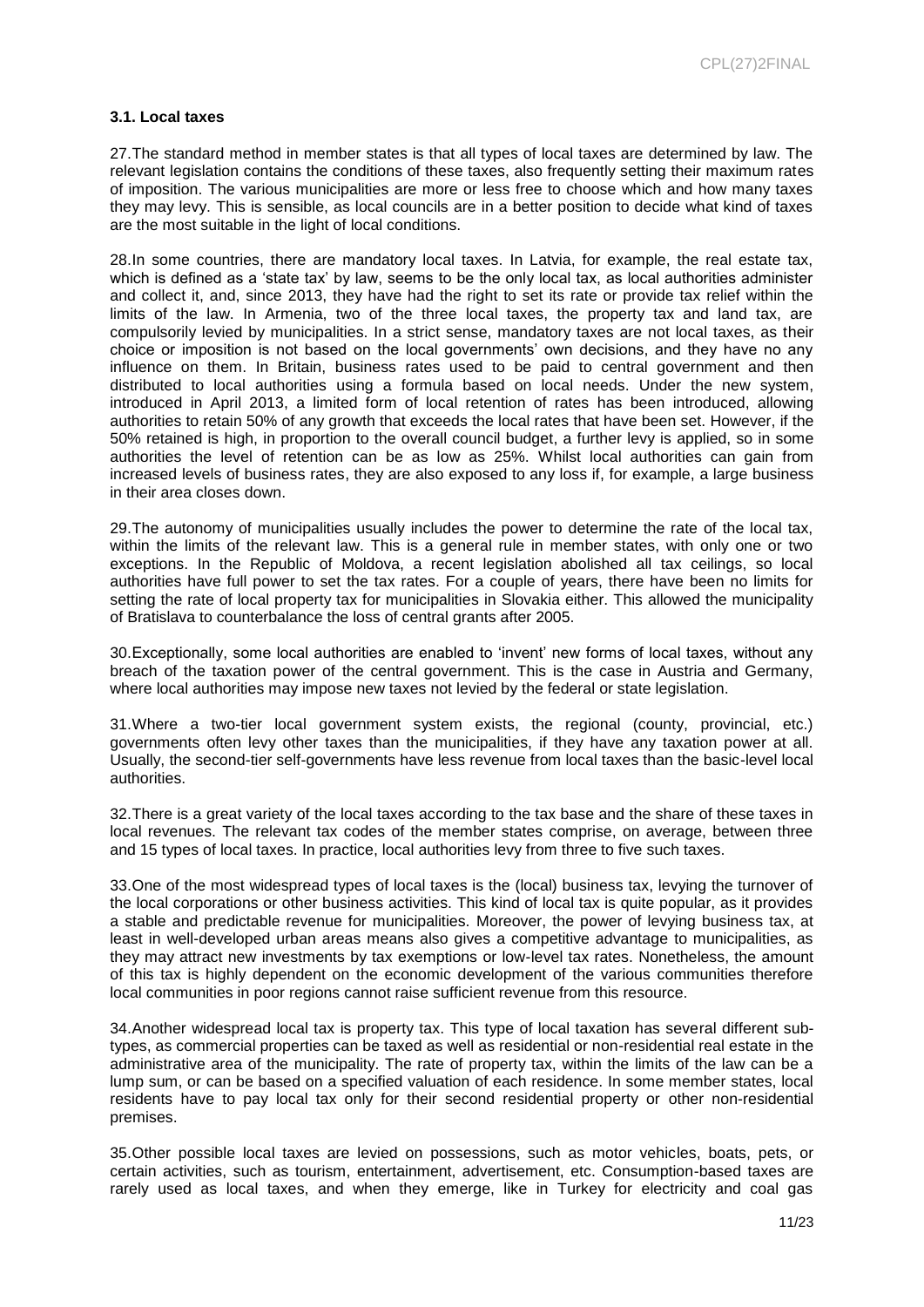consumption, they replace fees and charges for certain local public services. Sometimes special or unusual kinds of local taxes are applied, for example, the tax for 'using local symbols' in the Republic of Moldova. Certainly, in all cases the basis for tax liability is that the taxed property, activity or consumption is, or takes place in, the administrative area of the particular local authority.

36. Of course, the difference between levied taxes can be quite substantial. It is quite usual that a special kind of corporate tax is by far the most important, and some other taxes are imposed on special or luxury properties, like motor vehicles, boats, or activities, like hunting or fishing. Even the same tax might have extremely different importance depending on the location, wealth or other conditions of the various municipalities. Apparently, in holiday resorts, the municipalities have much more tax revenue from tourism than in rural areas, as the economic development has also a decisive role in tax revenues in general.

37.It is to be noted that in some countries, such as Germany and Hungary, the central government has proposed the abolishment of local business taxes as an instrument for economic recovery or development, but these plans have not been realised at the time of this report.

38.As to the share of local taxes in local revenues, their percentage as part of the local government budget is only an informative indicator of the state local finances, as the various local authorities may have extremely different revenues from these sources. Apparently, in undeveloped areas or in poor towns, local companies pay a much lower amount of business tax than in well-developed urban areas. Additionally, in some countries, there are no strict boundaries between local taxes as defined above, and 'shared taxes' such as VAT or personal income tax which are centrally levied and collected, but of which local authorities have regular revenues from a fixed percentage. In Austria, for example, the money from shared federal and *Land* taxes constitute about one-third of the total local revenues. Notwithstanding, local authorities do not have any real influence on the amount of their revenues from these shared taxes, which are imposed and determined by national legislation, even if their share is usually fixed by law.

39.In theory, the higher the local tax revenues, the better the income structure of local authorities, because other local or 'own' resources provide fewer opportunities to raise revenues or just keep their level. The percentage of local taxes in 'own revenues' varies between 10 and 90 percent in member states (the highest can be found in Poland).

40.In some countries, local taxes are collected by central tax authorities, for example in Georgia, but it is only the administrative method of tax collection, the local character of the tax does not change.

41.As a matter of fact, the regulation and practice of local taxation can lead to a violation of the Charter. In some member states, the power of local government to levy taxes is recognised neither in legal, nor in practical terms. The Lithuanian legal system does not have a concept of local taxes. Although the municipalities have some revenue from taxes, they have only weak rights of reducing the tax rates or providing exemptions from them. So the problem is bigger than what to call certain taxes of which municipalities have a share, because they cannot decide what kind of local taxes could be the most appropriate under the local circumstances. There is a similar situation in Latvia, at least in legal terms, as the legal system recognises only 'state taxes'. However, municipalities receive their entire revenue from the real estate tax, which is levied and collected by the central government. Local authorities may determine the tax rate, and may decide on the tax relief, within the limits of the law, of course.

42.As mentioned above, in Azerbaijan, local authorities only have a minimal amount of local revenues, so it is not surprising that the municipalities do not receive sufficient resources from local taxes either. Although the national tax code recognises two local taxes (land tax and property tax), and their share is very high (89 % in 2012) of local government revenues, when you look at the average five Euro amount of annual central support for local authorities, it does not really matter what the rate of these tax revenues is.

43.In Spain and in Hungary (and presumably, in some other countries) the regional authorities (i.e. the Spanish provinces and the Hungarian counties) do not have any taxation power, even if they can get some revenue indirectly from municipal taxes. Thus, in Spain, the provinces do not have any taxation power, they have only a surcharge on the municipal tax on economic activities. (However, the three provinces of the Basque Country enjoy large taxation powers, since they may impose personal and corporate income taxes.)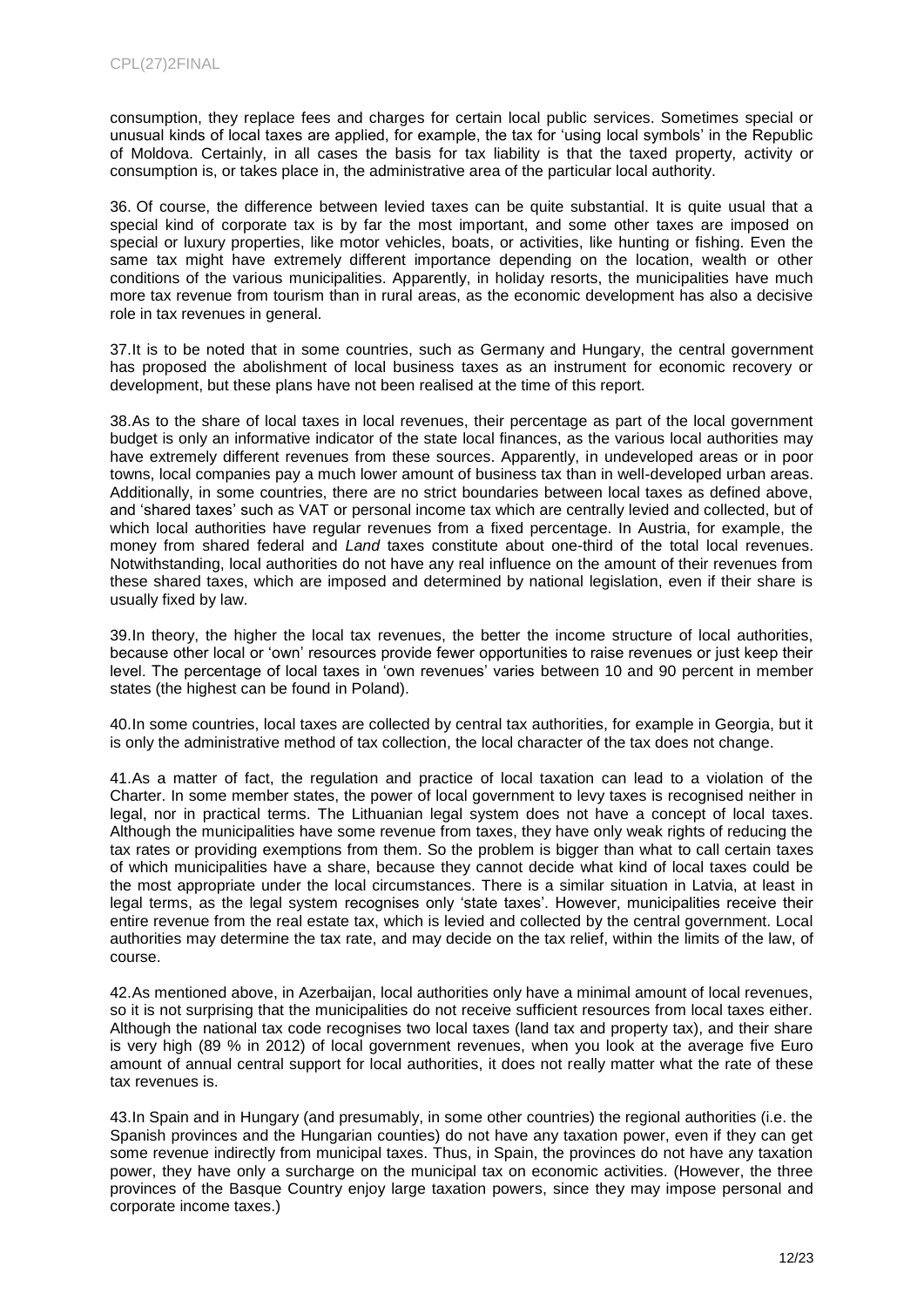#### **3.2. Fees, charges and other local revenues**

44.Local authorities can also raise their own revenues from fees and charges for the public services they provide for the local population. These can vary: social housing rents; parking fees; charges for the use of public spaces; water, gas or electricity; fees for libraries and other local public institutions. The terminology for the 'fee' that the users have to pay varies, with other terms frequently occurring, such as 'duties' and 'contributions'.

45.The rate of fees and charges can be determined by different methods, depending on the nature of the public service or the central legislation. More often than not, the amount of public service provided is set by the local government, in particular in those cases when the service is provided by its own institutions. Besides that, the public service fee can be limited by law, setting the lower and upper limit of the service price. And finally, especially in case of public utilities, the fees are exactly defined by law, not leaving any discretionary power for the local authorities. This can be disadvantageous for municipalities, because the centralised pricing authority can hardly be susceptible to local conditions and needs.<sup>8</sup>

46.Most commonly, the basic principle is that the fees and charges should cover the real costs of public service delivery, but in certain cases, mainly in cultural or communal (water supply, gas, electricity) services, this requirement cannot be met.

47.Local authorities may have incomes from the sale or utility of their own real estate property, i.e. local government companies, council flats or lands. Certainly, local authorities have only limited sources for utilisation, and the primary function of their property is to enable the municipalities to carry out their mandatory tasks. In addition, the presence of such resources varies enormously in the various municipalities.

48.In a number of countries the local authorities, or their institutions, within the limits of the law, may engage in business activities to raise additional financial resources. This can take several different forms, from owning business-like organisations to participating in financial transactions. In fact, smaller municipalities or poorer local communities do not have appropriate property or capacity for doing business, but such revenues are often insignificant even in the bigger and richer municipal governments.

#### **4. The commensurability principle in local government finance**

l

*Article 9 paragraph 2: Local authorities' financial resources shall be commensurate with the responsibilities provided for by the constitution and the law.* 

#### **4.1. Recognition of the 'commensurability' principle in national legal systems**

49.This article of the Charter contains a general requirement of commensurability between the financial resources and the tasks and functions of local authorities, regardless of the sources of local government revenues. The Charter requires a balance between the total revenue of local authorities and the mandatory responsibilities, determined by law.

50.Clearly, it is extremely difficult to assess whether there is such a balance. Nevertheless, this requirement sets some conditions for transferring tasks to local authorities. Thus, any assessment requires a clear definition of the competences allocated to local governments, which contributes to the transparency and predictability of the local government system. Moreover, it encourages the application of a careful calculation of the real costs of service delivery and the operation of local authorities.

51.In the framework of this report, the terms 'commensurability' and 'adequacy' refer to the requirement under the Charter that local authorities receive sufficient financial resources to enable them to carry out their tasks and functions. As a matter of fact, there is not a more precise definition of

<sup>8</sup> For example, in Hungary, when the central government, without any prior consultation, decided to reduce uniformly the housing costs by 10 percent (reducing public utility bills), and announced a following reduction before the end of 2013, a number of local authorities suffered a great drop in their incomes.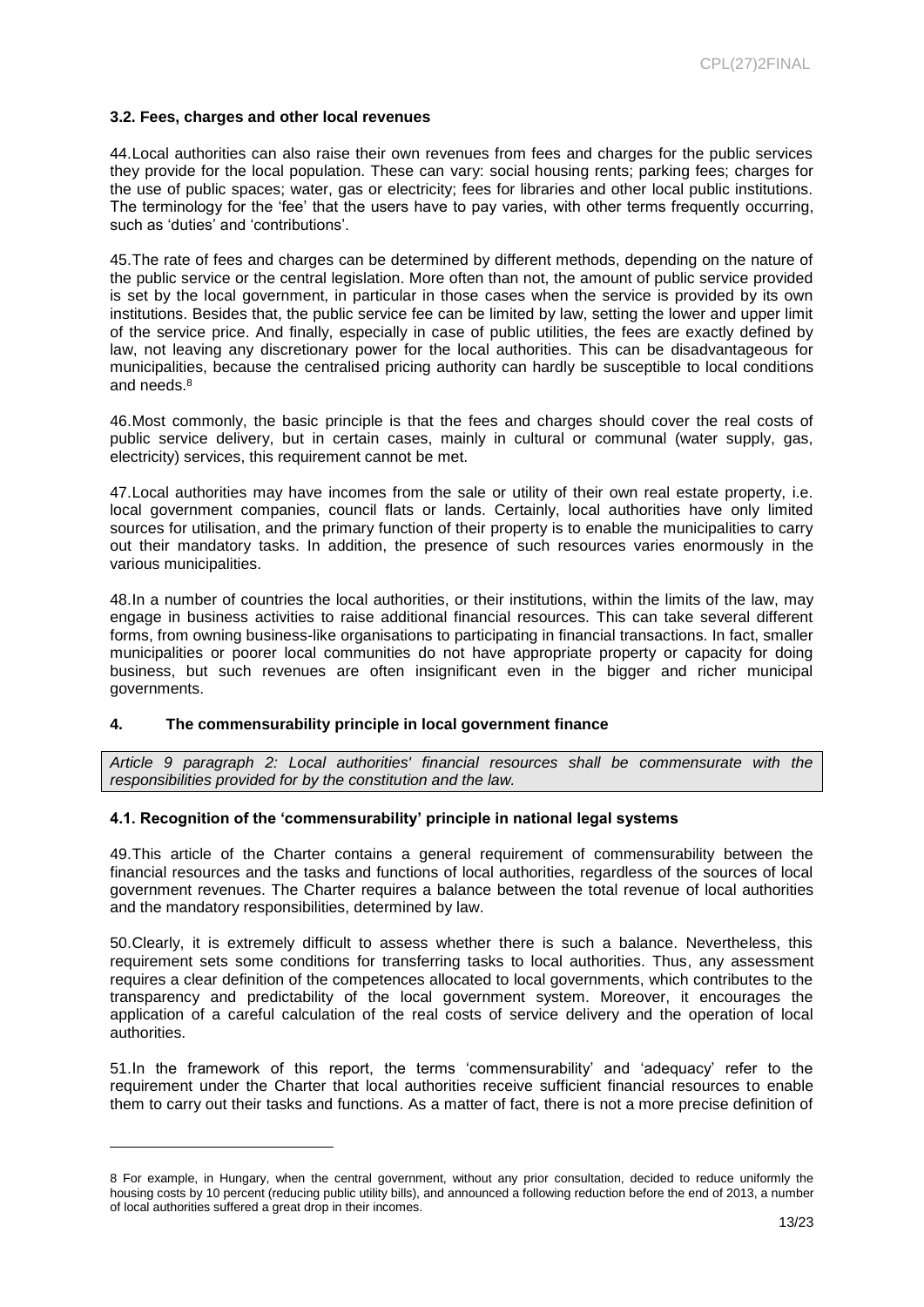'adequacy' in this area; the question relates to the meaning of this concept within the different national legal systems.

52.A vital issue is the manner in which local governments are guaranteed access to adequate financial resources and the kind of constitutional and legal rules that exist in the member states to ensure this.

53.From the analysis of the national reports, it is clear that this principle is recognised by the constitution and the relevant law(s) in most member states. The principle of adequate finance of local authorities is constitutionally acknowledged in some way in Armenia, France, Georgia, Greece, Hungary, Poland, Serbia, Spain, Slovenia, Sweden, and Turkey, while in Germany, the jurisprudence of the Federal Constitutional Court recognises it as a constitutional requirement. Most relevant constitutional provisions contain the principle in a clear and unambiguous way, referring to the 'adequate', 'sufficient', 'corresponding' or 'proportional' finance as a condition of transferring new responsibilities.

54.In France, a 2003 constitutional amendment introduced a new provision declaring that 'the tax revenue and other own resources of the territorial units' should represent 'a decisive share of their resources'. Sometimes, the principle is formulated as a negative requirement or as a prohibition, stating that no mandatory tasks may be transferred to local authorities without the parallel provision of sufficient resources. In Austria, this requirement can be deduced from a federal constitutional law stipulating that in the course of the financial equalisation process, the administrative burden imposed on territorial tiers as well as their capacity limits must be considered. Understandably, national constitutions nowhere define either the criteria of 'adequacy' or 'commensurability', or any other specified (e.g. procedural) rules for its implementation. Apparently, it is the function of statutory rules in all countries, so the constitutional recognition is usually repeated or specified by the ordinary legislation.

55.There are some countries where the principle is defined by one or more laws, without an explicit constitutional recognition. This is the case in Latvia, where the Law on Local Governments prescribes that in the law transferring new functions to local authorities, the same legislation must determine new sources of revenue for them. In some countries, such as Lithuania, the relevant laws go beyond the simple declaration of this principle, and specify also the methodology of calculation of the central transfers (or of the planning procedure).

56.And finally, in the United Kingdom, Ireland, Lithuania, Norway and Portugal there is no explicit reference to the 'commensurability principle' at all. However, this does not mean that it is an unknown principle or practice. In England, for example, the assessment of the overall level of local government spending is developed in the annual determination of levels of central grants and the division of them between local authorities. Similarly, in Scotland, in setting the total level of local government support, the ongoing responsibilities and any new burdens or transfers of responsibility are also considered. However, in Ireland, the commensurability principle emerges neither in the legislation on local government, their finance or in framework legislation, nor in government policies and programmes for the reform of local authorities.

57.In certain countries, such as the Republic of Moldova, parliamentary legislation recognises the commensurability principle not only in general terms, but it also specifically defines the compulsory as well as delegated state administrative tasks.

58.In Austria, Germany and Slovenia, the relevant legislation also includes procedural rules for negotiating or determining the level of adequate finance. Thus in Slovenia, a law has stipulated since 2007 that Government should sign an agreement with local government associations on the amount of the appropriate average per capita expenditure before the budget proposal for next fiscal year is submitted to the Parliament.

59.Some experts indicated that the implementation of the adequacy principle is often doubted by local authorities or their associations, like in Hungary, Latvia or Poland. In Germany and Austria, the alleged shortfall of the sufficient finance is sometimes the subject of constitutional complaints launched by municipalities.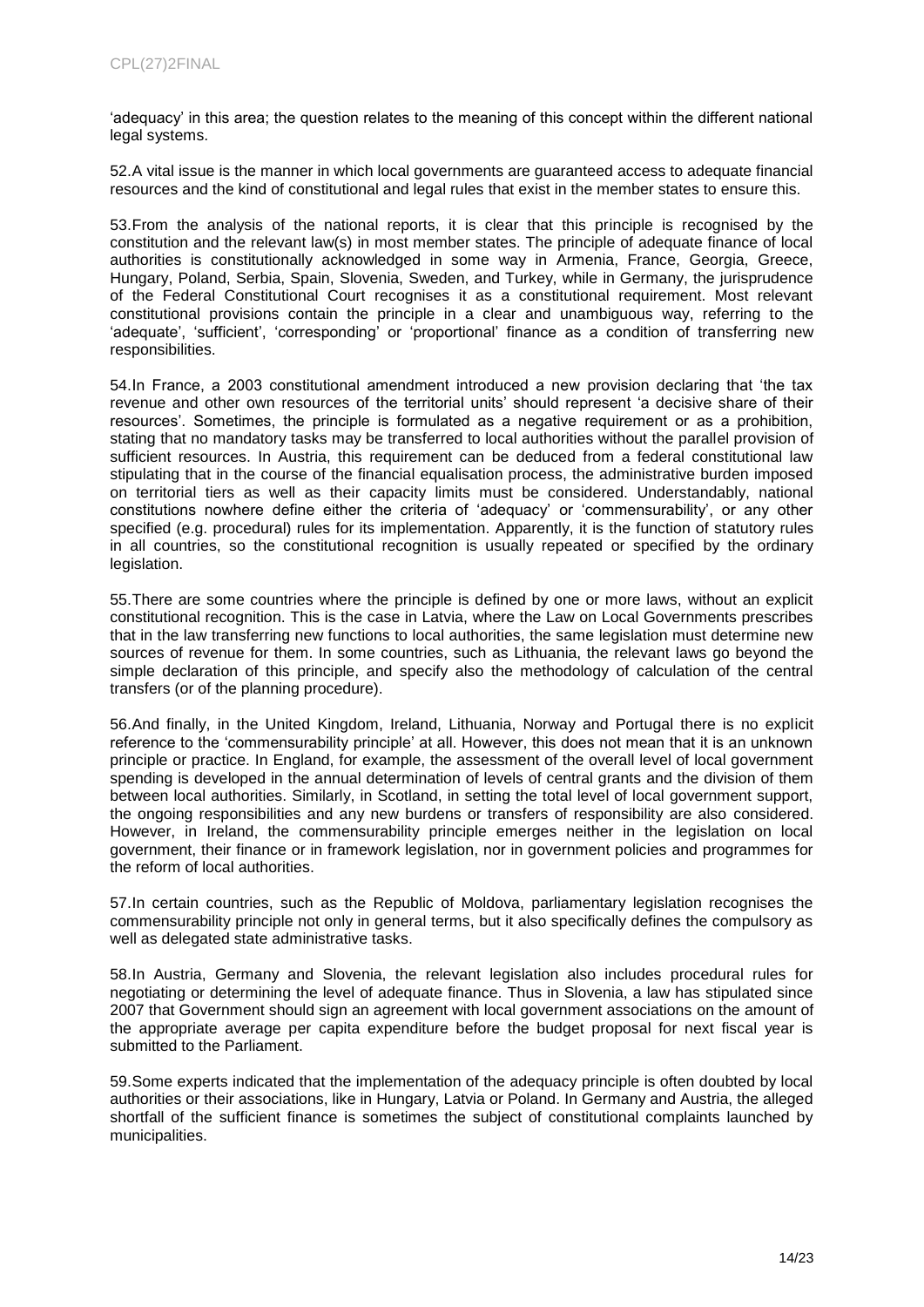#### **4.2. The requirement of commensurability between the mandatory tasks of local governments and the correspondent financial resources**

60.The 'adequacy principle' has two major dimensions. Firstly, local authorities should have enough financial resources to carry out their mandatory and voluntary tasks and functions. Secondly, commensurability of local resources can also be examined in relation to the specific tasks local governments perform.

61.By all appearances, while the costs of individual public services are estimated using more or less objective criteria, the calculation of the total budget of local authorities is an extremely complex issue.

62.A comparative analysis is very difficult, as there is such a large diversity between various local government systems. In Georgia, for example, there is no general or block grant, or, more exactly, there is only an 'equalisation grant', while in most countries the financial equalisation system has a special function of equalising the economic and financial differences of local authorities, in addition to the general grants. These technical or terminological distinctions should not be given too much importance, as the basic question is how to provide a fair balance between the tasks and the financial resources of local authorities in general terms.

63.According to some national reports, there is no practical method of implementing the commensurability principle; it prevails neither in budgetary planning, nor in actual funding. Primarily, this seems to be a feature of some Caucasian countries, but some other experts expressed also their doubt whether such a methodology exists in practice. For one expert, the principle is only an 'illusion, without any legal or institutional guarantee to be ensured' (Croatia); for another, it is only 'a formal declaration' (Republic of Moldova).

64.However, the lack of accurate, systematically elaborated criteria for calculating costs of the fulfilment of the various responsibilities does not mean that the principle of sufficient finance is completely neglected. It might be a plausible view that the commensurability principle is such a broad guideline that it cannot be fully satisfied at a general level.

65.As some experts refer to it, the whole process falls within the scope of responsibility of one or more ministries or other units of central government. Unfortunately, there is no available information about these processes.

66.Where we have some knowledge about the way central budgetary planning works, the reports mention two main methods. Accordingly, the cornerstones of the annual budget are determined either on the basis of a national-level estimation of needs or on the local level using the previous year's amounts (or indicators).

67.In some countries there are consultations between the central government and local government associations concerning the levels of adequate finance. In Spain or Norway, for example, the national association of municipalities represents the interests of local authorities, and lobbies for adequate financial resources.

68.Although sporadically there are some efforts to establish a system for a more precise planning for local government budgets, taking into account the real costs of the mandatory tasks, they have not yet produced satisfactory results. Thus, in Slovakia, according to a law, municipalities have to implement a so-called 'programme budgeting', rendering objective and measurable indicators of service delivery and cost assessment. Twice a year, local authorities have to monitor whether the goals have been achieved. But, according to the Slovakian report, this 'is just fiction' and the local authorities do not have access to sufficient financial instruments to achieve their 'programmes'.

69.It is also worth noting that the examination of commensurability between the tasks and the resources is used in calculating particular central transfers rather than in the planning process of the total local government budget (see the next point).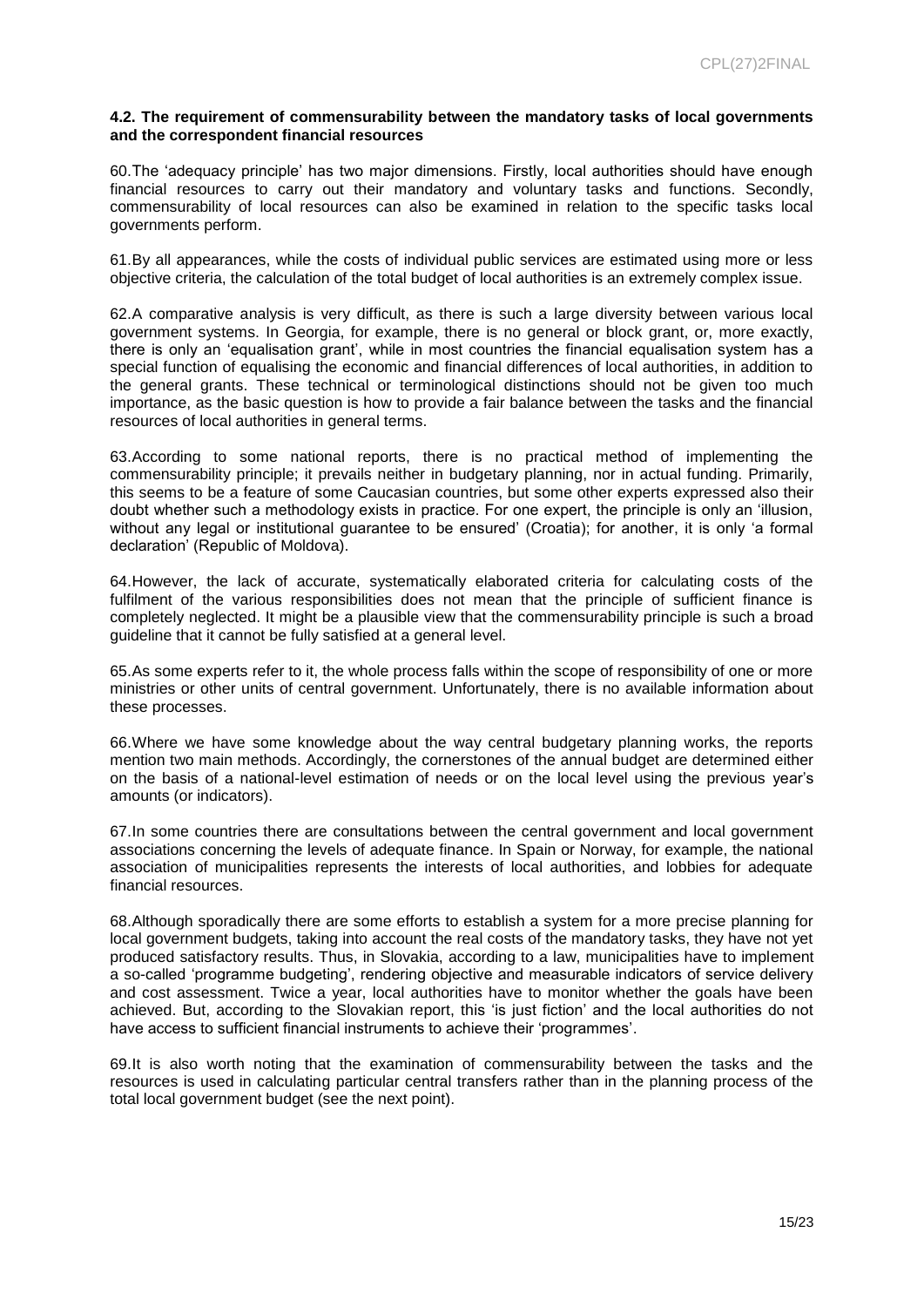#### **4.3. Guarantees of adequate finance in central transfers**

70.In terms of this report, 'block' or 'general' grant usually means a large sum transferred by the national government to local authorities with only general provisions as to the way it is to be spent (lump sum). Specific grants or subsidies are understood here as another type of central transfers which are allocated to local authorities for specified targets, and must be spent only (and exclusively) on the determined targets. Both the block and the specific grants<sup>9</sup> may be transferred as a lump sum (i.e. a single payment), or as periodic (e.g. monthly) payments to local authorities. Since this categorisation is rather a technical one, this classification is not used in this report.

71.As to the calculation method for block or general grants, there is a difference between the practices of the member states, whether the amount of these subsidies is estimated at central level for all local authorities, or whether they are estimated separately for each municipality.

72.For the first method, a 'basis approach' is used also in many countries, when the total expenditure of the previous year is taken as a basis, and is modified by certain factors (e.g. by the rate of inflation) for calculating the general operational costs of the local authorities. This means that the average or the particular (specified for the individual municipalities) costs of the various mandatory tasks are not assessed every year, but the preceding figures are taken as a reference for the next budget.

73.In certain countries, like in Hungary from 2013, a so-called 'task-based' approach is used, based on a general assessment of the real costs of each responsibility, often corrected by different variables for the various types of municipalities.

74.In the course of such a calculation, it is usual that the planning authorities take into account various data and information. Most frequently:

 $\bullet$  the size of population;<br> $\bullet$  the level or amount of

l

- the level or amount of 'own revenues';
- $\bullet$  the local authorities share of central (or regional) taxes;<br> $\bullet$  the average cost of the particular tasks and functions;
- the average cost of the particular tasks and functions;

are taken into consideration. More often than not, this data is corrected by other indicators, such as the administrative status of the municipalities or their special geographical conditions. Corrective mechanisms are also used when a local authority does not reach a national or average level of revenues from the various sources. Thus, the calculation process is usually a highly complicated mechanism, applying a number of indicators and arithmetic operations. Obviously, these are not entirely accurate assessments, but their accuracy depends on the particular tasks. For example, the central grants for teachers' salaries can be precisely calculated if statutorily defined salary rates are used. In other cases, the estimation of the real costs is not so clear-cut, as the provision of the same public service might have significantly different prices in the various regions, or simply, because some variables are not known in advance.

75.Technically, the calculation methods used for allocating sufficient resources, in most cases, cover both the estimation of local needs and resources. Optimally, the level of budgetary support is the difference between these two rates, but in reality, as some reports stress, other financial considerations often override this method.

76.Despite the complexity of data and the methodological difficulties, in some countries, the average costs of the statutory tasks and functions are estimated each year, for each municipality. In Slovenia, the calculation is based on the real costs of service delivery in the previous two years, corrected by objective criteria set by law. In Ireland, the approach known as the 'Needs and Resources' model is used to determine general purpose grants assessing the expenditure needs of each local authority.

77.As for calculating the local governments' percentage of the so-called shared taxes, the transparency and predictability of these resources is highly important, as in many countries local authorities have greater revenue from these taxes than from central grants. From this aspect, the adequacy principle prevails in the same way as calculating central grants; whereas in some countries

<sup>9</sup> These central supports are called 'conditional' and 'unconditional' grants in some countries.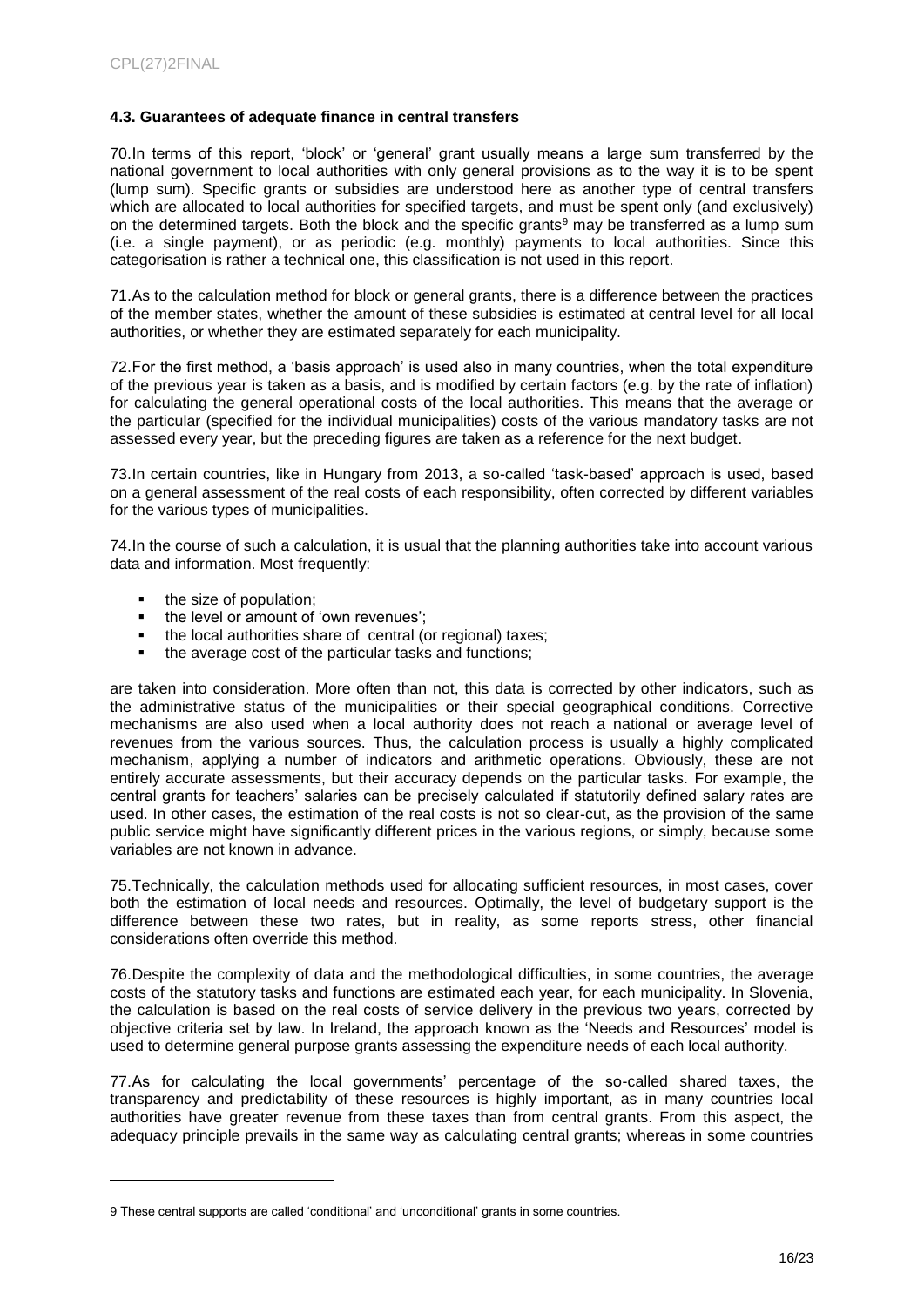the share of local authorities is a percentage fixed for many years, in other countries it is redefined from year to year.

78.In general, more sophisticated methods are used for allocating specific ('targeted' or 'earmarked') grants. It is simply much easier to count the real cost of a particular service delivery for which the central support has been provided. Even more precise mechanisms are used for some capital expenditure, when the implementation of an investment needs a refined planning process. In this way, the financial supports of EU funds, for instance, are guaranteed by individual agreements and/or central government decisions. Since EU funding has accurate and strict rules, presumably the adequacy principle prevails in this area.

79.Complicated formulas are used for allocating equalisation funds in most countries. True, in some of them the precise method, if there is any, is unknown to local authorities, even if the financial equalisation has a crucial role in equalising the regional discrepancies and the different economic capacity of municipalities and regional governments. As far as technical information is available concerning the calculation methodology, it can be said that similar data are used in the member states. Nevertheless, the internal logic of the redistribution differs from that of other central transfers, as the equalisation systems concentrate on the immediate financial needs of the local authorities which are in financially detrimental situations, rather than on the balance of statutory tasks and financial resources.

#### **4.4. The implementation of the principle of adequate finance of local authorities in the member states – problems and challenges**

80.The questionnaire asked every national expert to give their opinion and evaluate how the principle of sufficient finance of local authorities is implemented in their country. Of course, it is hard to provide a general assessment of the implementation of this principle even in a particular country, since local authorities might be in extremely different situations. The financial situation of the large cities cannot be compared to those of the small ones, even if they have formally the same competences, as is the case in many countries. Thus only certain trends can be noted here.

81.First of all, it is a frequent view in the national reports that there is no balance between the responsibilities of local authorities and the respective financial resources. According to some experts, this relationship is 'unbalanced', the local authorities are 'chronically underfinanced', local finance is a 'funding gap', while others think that the principle of sufficient finance is 'illusory' or is only an empty idea. The last opinion has merit as, apart from rare examples, the content of the principle, even if it is recognised by the constitution or the laws, is not clarified by lower-level regulation.

82.The national experts cited many reasons for this situation: municipalities provide some nonmandatory tasks (as voluntary or involuntary commitments) for which central government does not allocate any resources; the general and/or earmarked grants do not cover the real costs of service delivery; when delegating tasks and functions the central government fails to provide corresponding finance for local authorities, etc. As some experts underlined, economic mismanagement and unaccountable financial strategies of local authorities can also account for insufficient financial resources, at least in some cases.

83.Only a few experts have reported a balance between the financial instruments of local authorities and their duties. This is the situation in some well-developed countries which were not deeply affected by the world financial crisis, such as Liechtenstein or Sweden.

84.No doubt the lack of a transparent and secure planning process places local authorities in a vulnerable position, because they have no guarantee that they will get sufficient resources for their operations in the future, which can cause difficulties for local governments to make their own operational and investment plans.

85.Certainly, it is in itself a problem if there is no transparent method of calculation to provide adequate financing, because in such cases local authorities have no say in the decision-making process, which can so deeply affect their interests and operations. Under these conditions, the real needs of local authorities can easily become only secondary considerations in the planning process, referring to the poor resources 'which are available' in the state budget.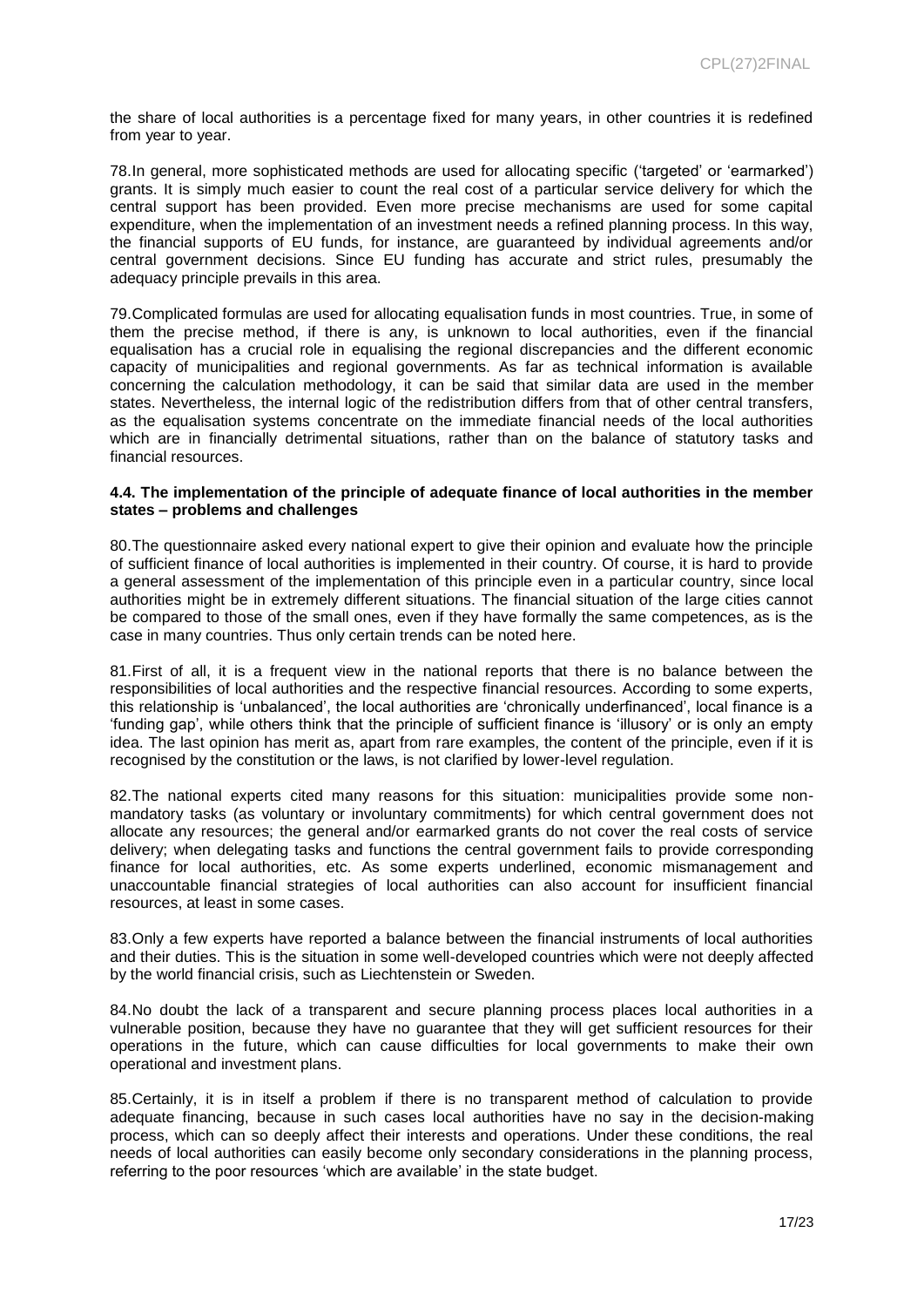86.One of the most frequently mentioned problems of finance is that both the central estimation of local government needs, and the so-called 'basis approach' ignore the regional differences and the resulting fiscal capacities of local authorities. Another difficulty stems from the fact that sometimes 'historical' data are taken as a basis for calculating needs and costs, as the Spanish report supposes. In Hungary, for example, a real cost analysis of the several different mandatory functions was made back in 1991; ever since then, the figures of the preceding year have served as a basis for the new calculation.

87.Another recurring problem is that, even if there is an elaborated mechanism for the planning process in central government, local authorities or their associations are not consulted, or even informed about it, thereby the latter do not have any influence on the whole procedure. Without such consultations, the central government is presumably more insensitive to local needs, as well as the lack of actual information might cause difficulties. Other dangers might also arise, such as using central transfers for political purposes (e.g. in campaign periods).

88.The most frequent problem raised in the national reports is that the central transfers, regardless of how they are calculated, do not cover the real costs of the performance of the mandatory tasks. Sometimes there is no consensus about what kind of costs should be taken into consideration, because local authorities claim for the full costs of the fulfilment of mandatory functions, while the central government expects the municipalities to use their own revenues as well.

89.As a rule, if the central government delegates its own tasks (frequently called a delegation of 'state administrative tasks and functions') to local authorities, it simultaneously has to ensure the transfer of sufficient resources necessary for their fulfilment. Nevertheless, a lot of national reports refer to the recurring complaint of local authorities that it is not the case in practice. Although the costs of a particular delegated task can in theory be determined easily, some experts reported that no relevant legislation or specific techniques are known in this area. Furthermore, even if proper statutory guarantees can be found in a legal system prescribing proportionate or adequate financial resources for the newly delegated central government tasks, experience shows that the financial means transferred in parallel with the delegation of tasks are frequently insufficient, so they do not cover the real costs of the fulfilment of these tasks. Except for Austria and Germany, where local authorities may submit constitutional complaints against the inadequate finance, local governments (or other stakeholders) do not have any instruments to enforce those safeguards, so the principle of adequate finance may easily become a dead letter.

90.It is more difficult to assess the implementation of the commensurability between the delegated tasks and the financial resources allocated for their fulfilment where the local government functions and the delegated responsibilities are not clearly separated, and this issue does not make sense at all where such kind of delegation does not occur. In Albania, for example, the concept of 'shared responsibilities' of the central and local governments is 'unclear and misleading', while the category of 'delegated tasks' is not recognised in UK practice.

91.The lack of real guarantees of sufficient finance is even more conspicuous when statutory regulations prohibit local authorities to adopt annual budgets with deficit, or if the legislation punishes them if they exceed their planned expenditure, or do not respect the budget planning guidelines, as is the situation in some countries, such as Serbia.

92.In extreme cases, as in the Republic of Moldova, in the case of newly delegated state tasks, the issue of the corresponding finance does not usually arise.

### **5. The effects of the financial crisis on local government economic autonomy**

*Article 9 paragraph 4: The financial systems on which resources available to local authorities are based shall be of a sufficiently diversified and buoyant nature to enable them to keep pace as far as practically possible with the real evolution of the cost of carrying out their tasks.*

93.Article 9 paragraph 4 of the Charter establishes a requirement according to which local government finance should be flexible enough 'to keep pace' with the rise of costs of carrying out their tasks. This must extend to the capacity of local authorities to increase their revenues in order to be able to react to the changing economic and social circumstances.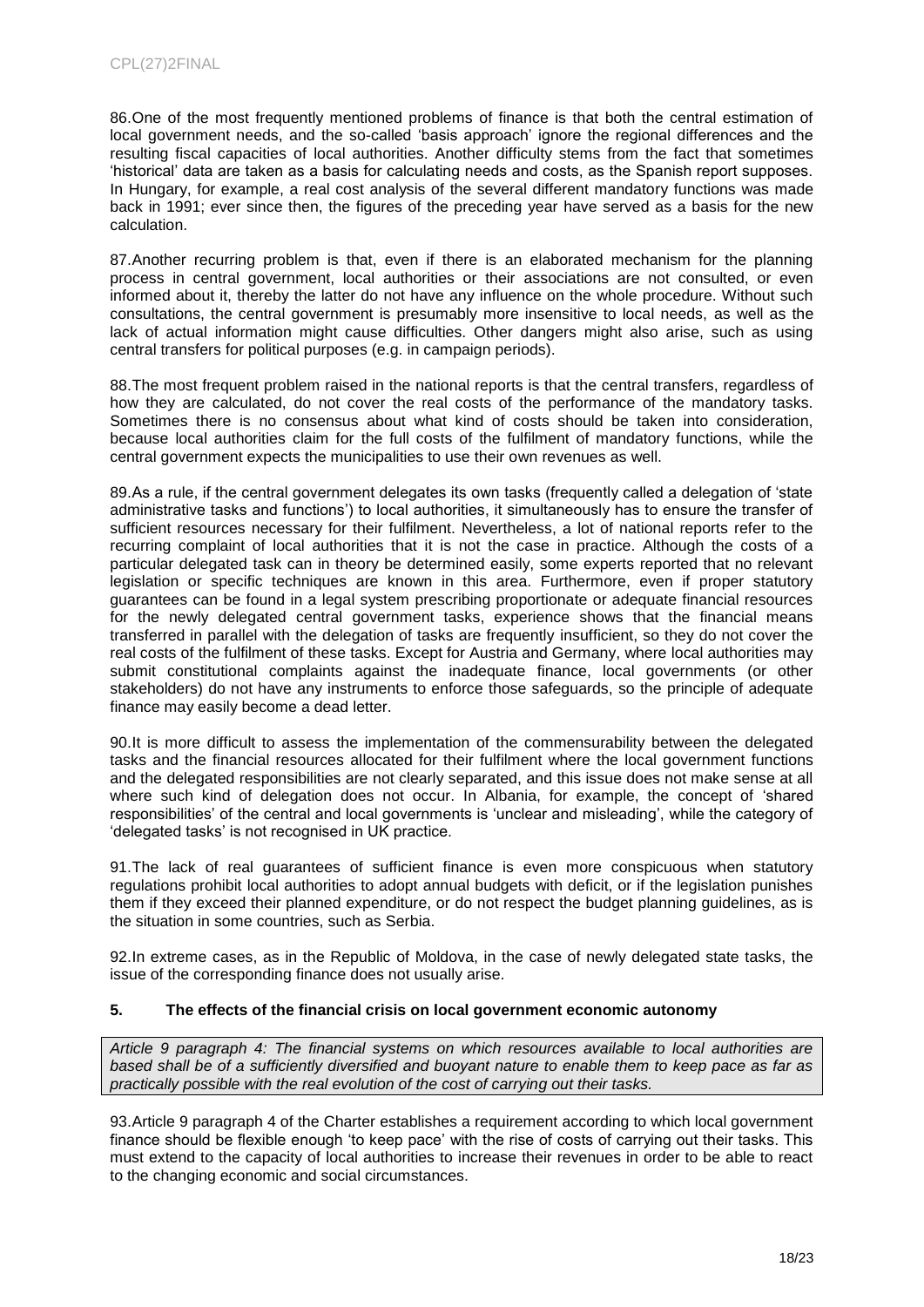94.In theory at least, local authorities have some opportunities to raise their own revenues. Nonetheless, almost all replies stressed that most of these possibilities are limited. Obviously, there are some 'natural' differences between municipalities in their capacity to increase their revenues depending on their size, number of inhabitants, economic development, and so on.

95. As described above, local authorities usually have the power, within the limits of law, to raise local tax rates, to widen the tax base, or even to introduce new local taxes. This means that local taxation powers could provide some possibilities for local authorities to increase their revenues. However, owing to the economic effects of the world economic crises and the longstanding restrictive economic policy of the central government in many countries, municipalities must consider the general tax burden of the local population, taking account of the impacts of the national taxes. Under these conditions, the great majority of local communities can draw the conclusion that the local population cannot be burdened by higher or new local taxes. Furthermore, when the rate of local corporate/business tax is set, local authorities, in particular in big cities or more developed regions. have to create a competitive economic environment, and this interest has tax-reducing effects. Finally, local authorities might have conflicting interests, if, for example, greater local tax revenues lead to less central funding.

96.Similarly, municipalities may increase local fees and charges paid by public service users. They may raise the amount of these charges, or sometimes may impose new ones (by extending the borders of pay parking zones, for example). Many large cities do that more or less on a regular basis. These opportunities also have their limits: in many countries, the prices of certain basic public services (e.g. electricity, gas, water) are centrally or legally fixed. Besides, a lot of public services cannot be delivered in a market-based way (like public transport, or cultural services).

97.Some experts also noted certain administrative revenues from penalties or procedural fees and charges (e.g. for issuing permissions). But all activities like sanctioning certain behaviours or exercising legal authority are strictly regulated, so these tools are available only to a limited extent for increasing revenues.

98.Another possible way of raising funds is utilising municipal property, that is selling or letting out local government properties (lands, council flats, companies). In most countries, local authorities may engage or participate in economic activity in a direct or indirect way (through municipal companies, for instance). However, the range of usable or profitable municipal property is limited, and local authorities have usually only limited capacity to do extensive profitable activities.

99.It is much more important that local authorities may issue bonds, or borrow credits and loans in the financial markets. In fact, these are not strictly speaker 'local revenues', since municipalities are using the money of others, but in this way they may get additional financial resources by their own decisions. Moreover, since the beginning of the world economic and financial crisis, stricter conditions and rules have been introduced in a number of countries for borrowing or other financial market transactions by local authorities. As a result, several different restrictions were placed on taking up loans or issuing bonds by local governments for community objectives. It is a widespread restriction that borrowing is confined to capital spending (i.e. it is prohibited for current expenditure). In the Republic of Moldova, local borrowing cannot exceed five per cent of the approved budget of the respective local authority, while in Hungary, Ireland and Slovenia all borrowing require central government approval. In Georgia, local governments are not allowed to borrow money in financial markets at all, while in Armenia it is not even a possibility for the municipalities.

100. Interestingly, some national replies expressed the view that local authorities may realistically expect a higher revenue only from a more rationalised and effective financial management, without receiving extra money from external sources

101. Finally, the questionnaire also addressed the effects of the world financial crisis on local government finance, and the capacity of local authorities to raise their revenues. It is not surprising that the crisis has affected the financial situation of local authorities in a negative way in almost all member states. Nonetheless, there have been quite different effects in the various countries, and some Council of Europe member states, such as Turkey or Azerbaijan have not been affected as much as the others.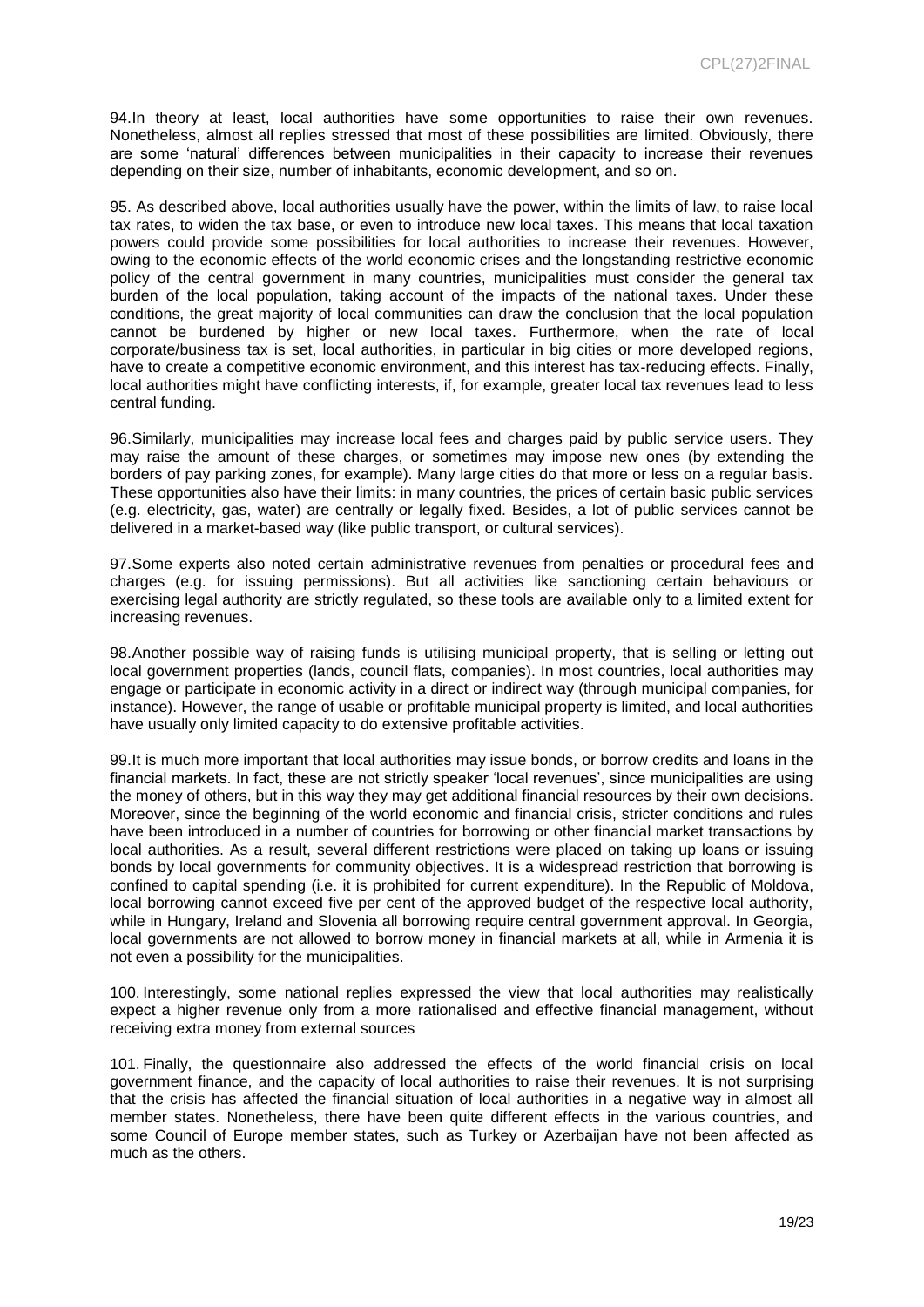102. But in most countries both local revenues and central transfers have decreased. The continuous loss of these revenues without any compensation or additional financial transfers contributed significantly to the budgetary imbalance of a number of local authorities.

103. Another tendency is that in some countries, strict regulations have been adopted to curb local government debts, so their capacity to borrow or receive loans is more restricted than before. In some countries, the structure of central transfers has also changed, and the specific or earmarked grants (which must be spent on specific targets) have become dominant at the expense of the block or general grants (which are more beneficial for local authorities, because they are free to decide how to spend them). In many cases, these measures and restrictions were elements of state-level economic recovery/stability/efficiency programmes, for example in Austria, Greece, Hungary, Latvia, Portugal and Spain. These measures frequently affected local authorities directly, reducing the number of local councillors or putting constraints on local government financial management (e.g. prohibition of planning deficit).

104. In particular, many experts reported that the capital expenditure of local governments has significantly dropped since the beginning of the world crisis. Local authorities have suffered from decreasing resources in indirect ways too. Thus, as a consequence of the world financial crisis, the overall revenue from personal income tax has decreased in almost every country, so the share of local governments in these revenues has also reduced. The narrowing of the tax base (from the rate of business profits to the household income) has been a general phenomenon since 2008.

105. The aggregate impacts of these restrictive tendencies can be seen, to varying degrees in the respective countries, in the dangerous increase of deficit in local budgets, the indebtedness of municipalities, and an overall imbalance in local finances. It should also be taken into account that in parallel with these financial losses, and linked to the world crisis, the needs of the local population for social benefits and assistance has exponentially grown, increasing further the financial pressure on local authorities.

106. It is worth noting that in some countries there have recently been dramatic changes in local government finance, for example, in Hungary, the share of local governments in GDP has fallen from 12% to 8–8.5% within a year. Behind these statistics, is a massive loss of local government responsibilities. Removing competences from municipalities can also be observed in other countries as well. Although the world financial crisis was frequently given as the reason for this recentralisation, this can be questioned. The danger is that some central governments are using the financial crisis as an excuse to gain more and more control and influence over local authorities.

107. In some countries, the consequences of the economic downturn has also led to the introduction of new techniques and methods of financial management, such as performance budgeting or 'taskbased' finance, and to various administrative reforms rationalising public service delivery or other areas of local administration.

108. Although the world economic and financial crisis has had a number of negative effects on local government budgets, some experts reported on certain efforts and tendencies which are strengthening the financial autonomy of local authorities. In Poland, for example, there is a strong tendency to reduce central grants and subsidies in favour of raising the level of local tax revenues. In the Former Yugoslav Republic of Macedonia, a whole series of statutory measures has been taken with the purpose of strengthening the financial capacity of the municipalities. Such restructuring of local government finance might affect the economic freedom of local authorities in a positive manner, in so far as it does not result in a loss of local revenues. A similar trend can be observed in Slovenia since 2007.

109. While financial difficulties may encourage local authorities, in order for more effective service delivery, to cooperate with each other, the economic problems might raise, as a last resort, the issue of the reduction of municipalities; as has been the case in Cyprus.

### **6. Conclusions**

110. As mentioned above, both the entitlement of local authorities to financial resources of their own, and the principle of commensurability between the mandatory tasks and their finance are legally recognised in the most countries. The Charter does not specify how these principles should be acknowledged by the national legal systems, it is sufficient if these requirements prevail in practice. At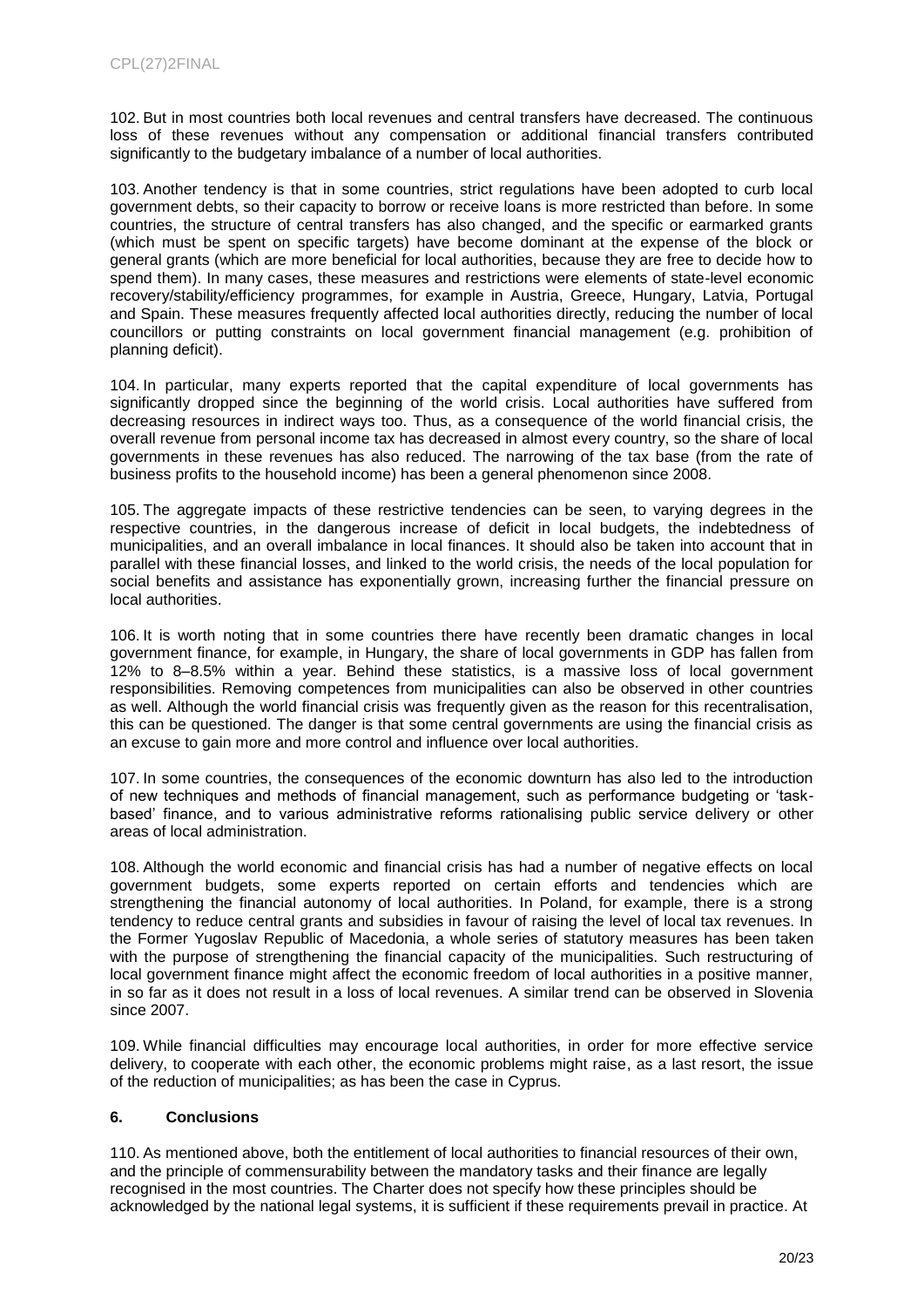the same time, it can mean a stronger guarantee for local authorities if these requirements are entrenched in the law, especially if such an enactment has legal sanctions (i.e. local governments have legal instruments to enforce the principle of adequate finance). However, since the achievement of the adequacy principle is an extremely complicated and difficult legal question in practice, a judicial remedy can only be recommended as the last resort.

111. Generally, local authorities are not restricted in how they spend their own resources, at least in a legal sense. So it could be concluded that the relevant principle of the Charter prevails in the member states. However, this is only a theoretical freedom because in reality the majority of local revenues are spent on mandatory tasks and functions. Nevertheless, it can be said that no serious legal limitations are imposed on local authorities in this field.

112. As the Charter does not determine the share or standard of own revenues in the total local government budget, it does not specify how much it should be. It is impossible to quantify what share of own resources would provide economic leeway for municipalities to meet the changing needs of the local population. Nevertheless, it can be noted that northern European countries generally find themselves in the best situation whereas Caucasian countries find themselves in the worst position.

113. With regard to the implementation of the Charter, some member states find themselves in a critical situation. In Armenia, revenues from local taxes are minimal, even if two taxes bear that name in that country. This seems to be clear a breach of the Charter. Another extreme case is Azerbaijan, where the share of local taxes in the tax revenues of the state budget is 0.25%. This means that even if municipalities have a right to levy local taxes, these revenues, for various reasons, do not have any significance. In some other countries, such as Hungary, the regional governments do not have any powers of local taxation, a practice which does not meet the explicit requirement of the Charter. In Cyprus, the annual budgets of the municipalities have to be approved by the Council of Ministers, which is a serious limitation of the financial autonomy of local authorities, even if 'in practice, the Council of Ministers is unwilling to disapprove the budgets or reject the local authorities' recommendations'.

114. From the national reports received, it can be concluded that the requirement to provide adequate financing to local authorities is much more than a guideline in the case of some particular central transfers. This means that while the commensurability principle is only an abstract standard for the overall local government finance, it is a more viable assumption when central transfers are calculated in the central budgetary planning processes.

115. The insufficient finance of local authorities cannot be measured exactly. The number of local government bankruptcies is not a suitable indicator, because municipalities may have a legal protection against bankruptcy. Besides, the economic capacities of local authorities vary even in the same country, and their financial situation depends significantly on their own policies and decisions.

116. In practice, the decisions concerning local authorities' share of national and/or regional budgets (i.e. the level of transfers) as well as concerning the amount or rate of particular grants are basically political decisions. These are made by national and/or regional parliaments and governments on the basis of the assessment of higher-level administrative agencies. The respective decisions can justifiably be influenced by political considerations, based, for example, on the financial situation of the given country. Article 9 paragraph 1 of the Charter itself emphasises that the entitlement of local authorities to adequate financial resources of their own should be provided 'within the national economic policy'. Therefore, the right to make the relevant final decisions on local government finance could hardly be removed from the national and/or regional authorities in the name of a general and abstract principle of the Charter.

117. There is a strong relationship between the first two Articles of the Charter, between the principle of adequate finance and the requirement of local governments' entitlement to 'own resources'. Local resources have a considerable role in supplementing central transfers, and in financing the general administrative and operational costs of local governments. At the same time, in some countries, like in Hungary, the costs of local government staff, building and equipment, both their current and capital expenditure are partly financed also by central transfers. Thus, the whole decision-making process can be an open-ended procedure in which the central government can justifiably count on the financial contribution of local authorities to the fulfilment of their obligatory tasks.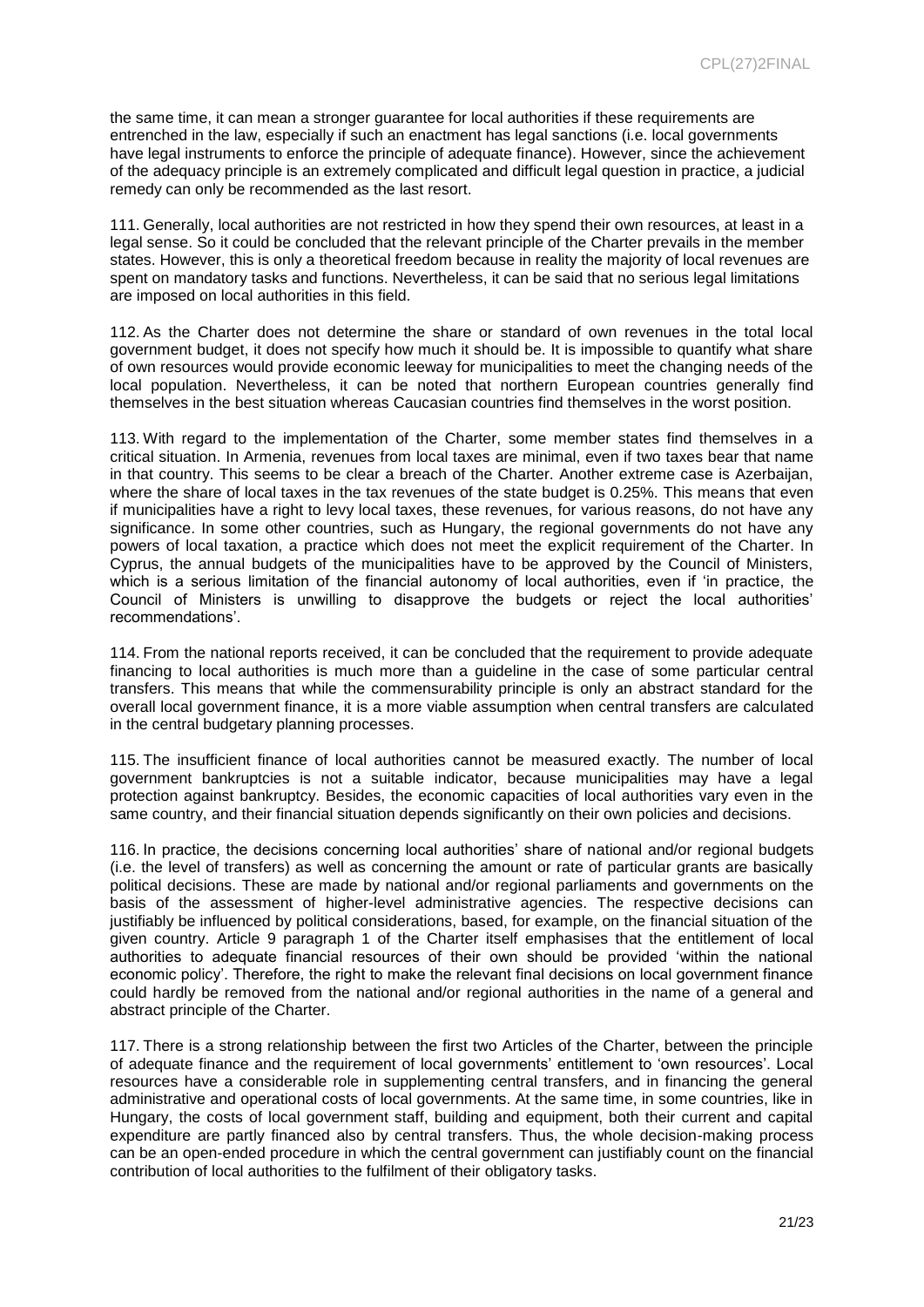118. Nevertheless, member states have committed themselves to providing sufficient finance for local authorities, once they have transferred mandatory functions to them. This is an essential and wellemphasised criterion of local self-government in the Charter. As described above, this principle, in one way or another, is also a constitutional or legal requirement in the most countries, so national authorities are legally obliged to comply with it.

119. So it would not be plausible to say that this principle does not mean anything or that no real obligation can be deduced from it just because it has been expressed in an abstract form. It is a more appropriate view that the member states have considerable freedom in how they choose to provide adequate finance for local authorities.

120. 'Adequate finance' is a general guideline encouraging national and/or regional authorities to monitor continuously the adequacy of the finances of local authorities taking into account their mandatory tasks, to ensure that local authorities are able to raise their own revenues based on their own decisions, and to make efforts to provide proportionate financial support to a necessary degree. In other words, the balance between the mandatory tasks and available financial resources should be regularly reviewed by member states. Special procedures could be developed for monitoring the financial needs of local authorities and for ensuring a fair and reasonable balance between the tasks and resources.

121. Moreover, the adequacy principle should be used to provide legal protection for local governments in extreme cases, when the available resources are obviously not commensurate with the obligatory tasks of local authorities. In particular, the principle could be referred to when immediate and irrational changes in funding have been introduced. Thus, if the central government cuts central grants disproportionately and without any compensation, or deprives local authorities of their possibilities to raise local revenues, the principle of adequate finance should be applicable. In such case, the adequacy principle can function as a substantive requirement.

122. The difficulties mentioned above can open the way to an interpretation of Charter's provision of sufficient finance as a procedural principle. In this sense, the standard or common requirement should be to require member states to establish clear and transparent rules for central transfers and financial equalisation. During these processes, the central government should take into account criteria which are relevant to the assessment of adequacy. The criteria and the method of calculation used should be published and the decision-making process and the decisions themselves should also be public.

123. Additionally, an effective consultation mechanism should be established in order to ensure the representation of local authorities' interests and opinions in the process of budgetary planning. In order to promote the implementation of the adequate finance provision, member states should be encouraged to involve the national associations of local authorities in the parliamentary and governmental decision-making processes when local finance is planned and local resources are estimated.

124. While strict regulations against indebtedness of local authorities cannot be condemned, these processes and instruments also carry a serious risk, by giving higher levels of government direct and strong control over the financial management of local governments. It is therefore important to ensure that financial and legal restrictions on local government financial management are only provisional.

125. With regard to the well-known shortages of, as well as the new challenges to, local government funding, the Congress should follow-up the implementation of its recommendations relating to adequate finance on a regular basis, by paying special attention to these requirements during its visits to monitor local and regional democracy in member states.